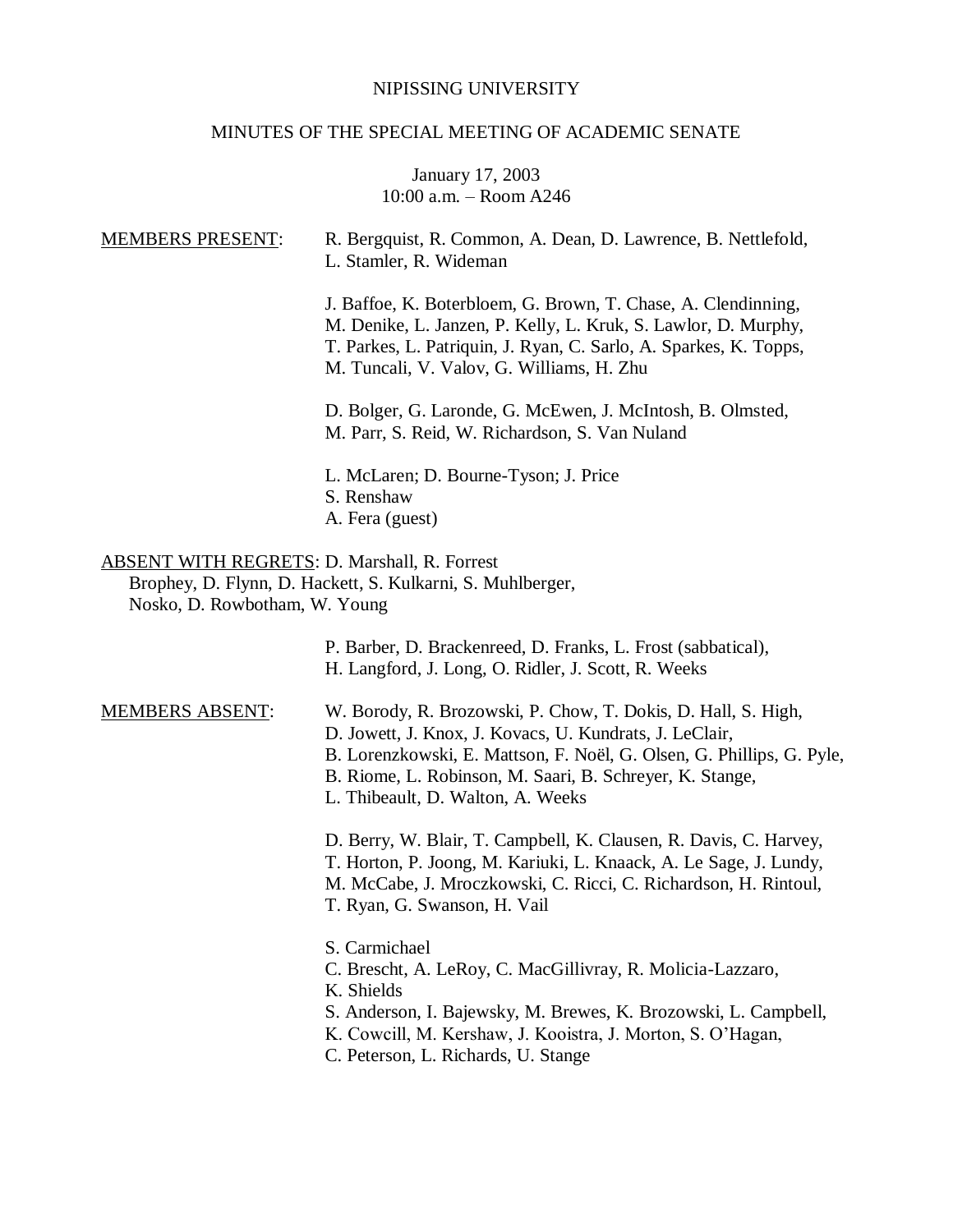University Curriculum Committee

MOTION #1: Moved by A. Dean, seconded by J. McIntosh that the Report of the University Curriculum Committee dated Thursday, 05 December 2002 be received. CARRIED

MOTION #2: Moved by L. Janzen, seconded by M. Tuncali that Senate consider Motions #2-10 of the Curriculum Committee Report dated December 5, 2002, as one omnibus motion. CARRIED

> Motion #2: That the Senate document entitled "Senate Academic Regulations and Policies, September 2002" be amended to add the following to the Senate approved list of courses:

- ENGL 2116/7 Texts and Intertexts I and II (3 credits each)
- ENGL 2206/7 Gender, Literature and Culture I and II (3 credits each)
- ENGL 2605 Cultural Studies (six credits)

- ENGL 3486/7 ENGL 3496/7 Studies in Genre I, II, III and IV (3 credits each)

- ENGL 3606/7 Studies in Popular Culture I and II (3 credits each)
- ENGL 3626/7 Studies in Collaboration (3 credits each)

Motion #3: That the Senate document entitled "Senate Academic Regulations and Policies, September 2002" be amended to delete the following courses from the Senate approved list of courses:

- ENGL 0100 Supplementary Writing Skills (Non-credit)

- ENGL 1560 Writing Skills in Business Communication (6 credit)

Motion #4: That the Senate document entitled "Senate Academic Regulations and Policies, September 2002" be amended to bank the following courses:

- ENGL 2115 Studies in Literature and the Bible (6 credit)
- ENGL 3255 Themes in Canadian Literature (6 credit)
- ENGL 3256 Themes in Canadian Literature I (3 credit)
- ENGL 3257 Themes in Canadian Literature II (3 credit)
- ENGL 3265 Themes in American Literature (6 credit)
- ENGL 3406 Studies in the Eighteenth-Century Novel (3 credit)
- ENGL 3407 Studies in the Nineteenth-Century Novel (3 credit)
- ENGL 3426 Studies in the Twentieth-Century Novel I (3 credit)
- ENGL 3427 Studies in the Twentieth-Century Novel II (3 credit)
- ENGL 3465 Studies in Drama to 1642 (6 credit)
- ENGL 3475 Studies in Modern Drama (6 credit)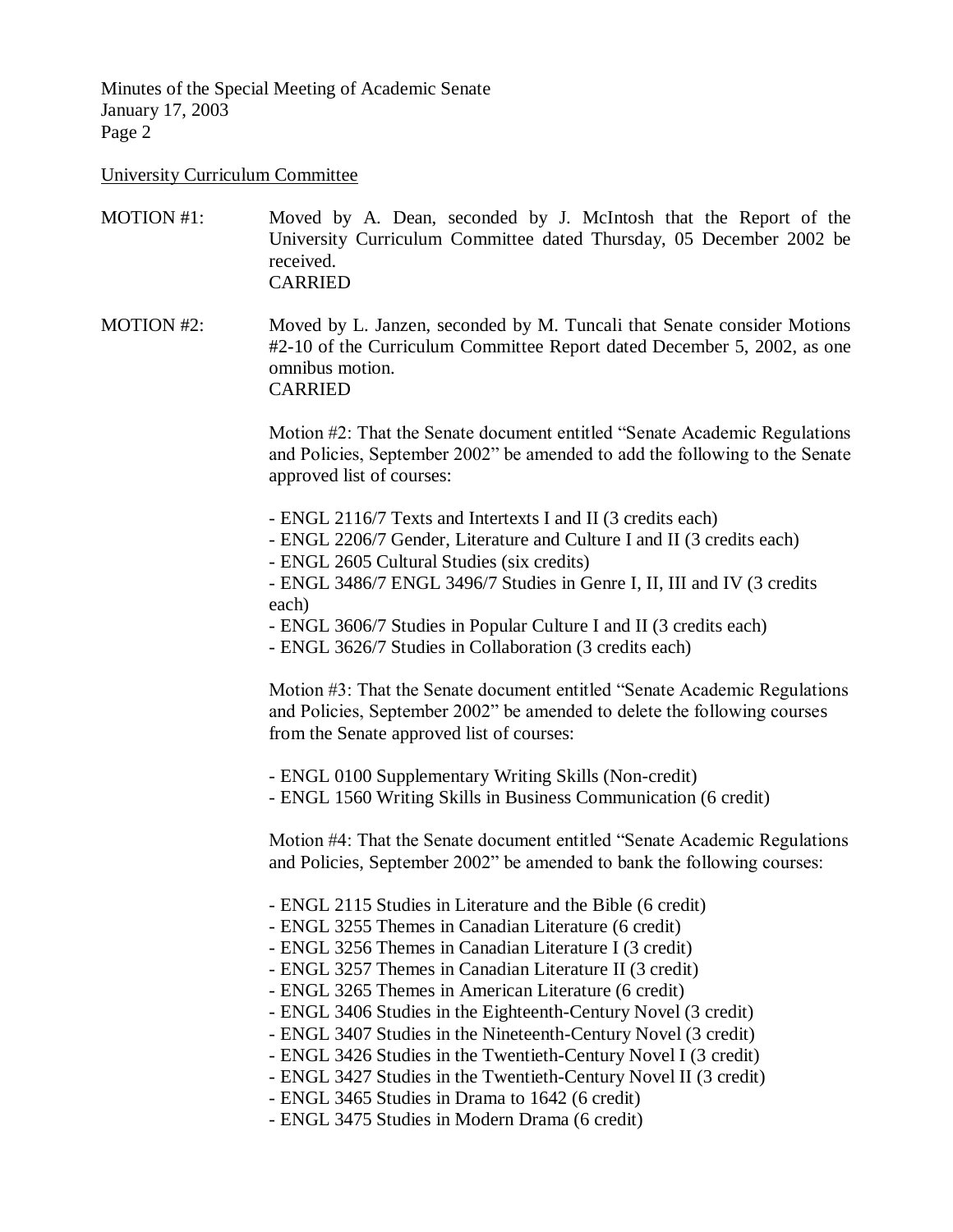> Motion #5: That the Senate document entitled "Senate Academic Regulations and Policies, September 2002" be amended to modify the following courses to add the specified anti-requisites:

- ENGL 1501 Add anti-requisite: ENGL 1551

- ENGL 1502 Add anti-requisite: ENGL 1552

- ENGL 1551 Add anti-requisite: ENGL 1501

- ENGL 1552 Add anti-requisite: ENGL 1502

Motion #6: That the Senate document entitled "Senate Academic Regulations and Policies, September 2002" be amended to cross-list the following Gender Equality and Social Justice courses with Group 2 English Studies:

- GEND 2166 Women, Media and Representation

- GEND 2217 Gender and the Media: Themes and Controversies

- GEND 2305 Women in Cinema

Motion #7: That the Senate document entitled "Senate Academic Regulations and Policies, September 2002" be amended to cross-list the English Studies course ENGL 2206/7 Gender, Literature and Culture I and II with Gender Equality and Social Justice and that the program in Gender Equality and Social Justice be modified to reflect this change.

Motion #8: That the Senate document entitled "Senate Academic Regulations and Policies, September 2002" be amended to revise the English Studies program effective May 1, 2003 as follows:

### **3 year General Degree—Single Major**

Students must complete a minimum of 36 credits in English.

|                  | *ENGL 1105E Introduction to English Studies             | 6 cr.  |
|------------------|---------------------------------------------------------|--------|
|                  | *ENGL 2005E British Literature from the Medieval to the |        |
|                  | Modern Period                                           | 6 cr.  |
| ENGL upper level |                                                         | 24 cr. |

\*Students must complete ENGL 1105E and ENGL 2005E with a minimum grade of 60%.

At least 6 credits must be selected from Group 1.

*Students are limited to a maximum of 54 credits in English.*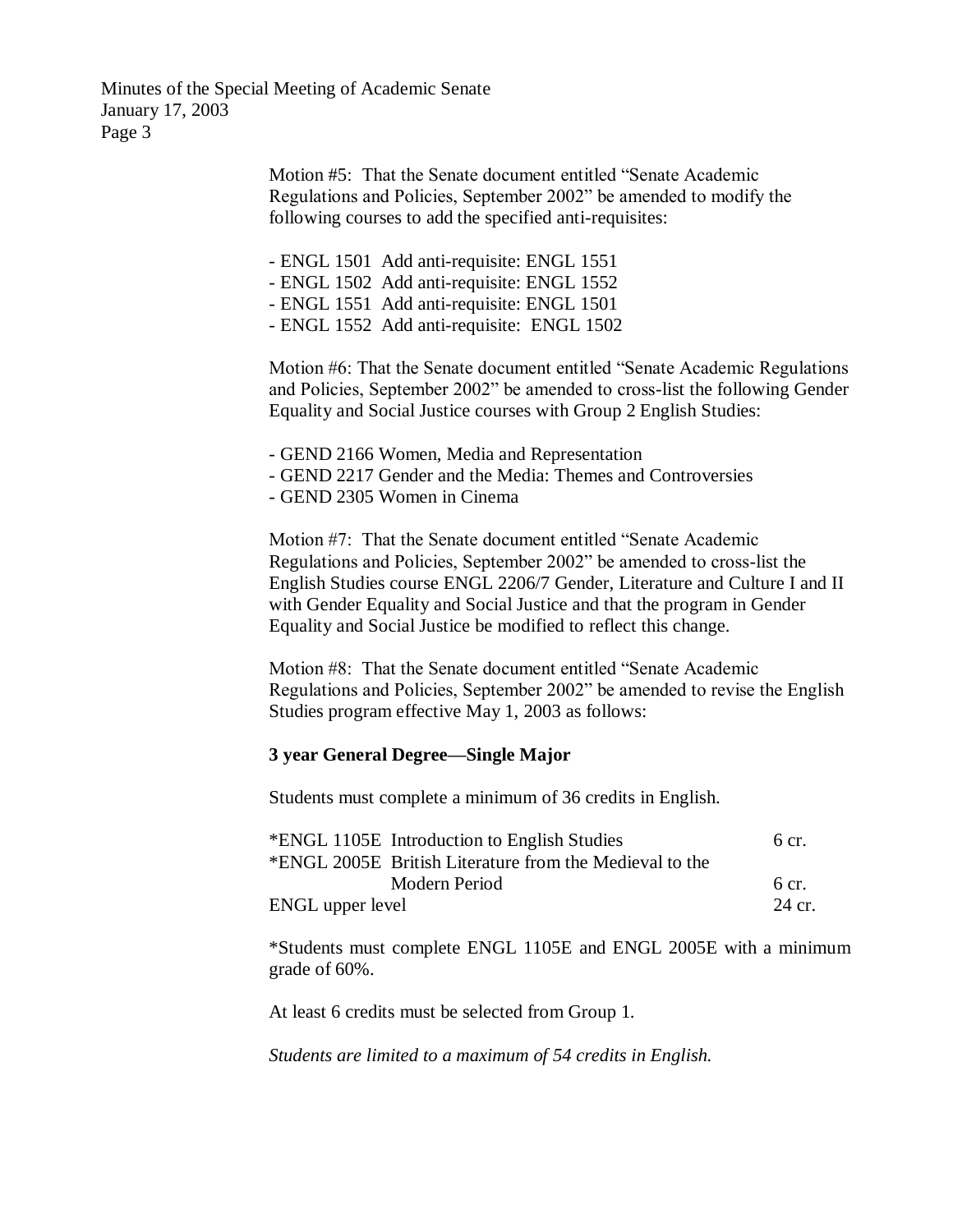### **3 year General Degree—Combined Major**

Students must complete a minimum of 30 credits in English and a minimum of 30 credits in another discipline. The second major must include all of the required courses specified for that discipline. The English requirements are:

| *ENGL 1105E Introduction to English Studies             | 6 cr.  |
|---------------------------------------------------------|--------|
| *ENGL 2005E British Literature from the Medieval to the |        |
| Modern Period                                           | 6 cr.  |
| ENGL upper level                                        | 18 cr. |

\*Students must complete ENGL 1105E and ENGL 2005E with a minimum grade of 60%.

*Students are limited to a maximum of 54 credits in English.*

### **Honours Degree—Single Major**

Students must complete a minimum of 66 credits in English as follows:

| *ENGL 1105E Introduction to English Studies             | 6 cr.            |
|---------------------------------------------------------|------------------|
| *ENGL 2005E British Literature from the Medieval to the |                  |
| Modern Period                                           | 6 cr.            |
| <b>ENGL Group1</b>                                      | 24 cr.           |
| ENGL Groups 2 and/or 3                                  | 18 cr.           |
| <b>ENGL Honours Seminars</b>                            | 6 cr.            |
| <b>ENGL Studies in Literary Theory and Criticism</b>    | 6 <sub>cr.</sub> |

At least 18 credits in Group 1 must be selected from courses in British literary history (marked with an asterisk below).

\*Students must complete ENGL 1105E with a minimum grade of 60% and ENGL 2005E with a minimum grade of 65%.

Students moving from second year to third year, or third year to fourth year, must have an overall average of 70%. Students who obtain an overall average below 68% will be required to withdraw from the Honours program. Students with an overall average between 68% and 70% will be placed on academic probation.

*Students are limited to a maximum of 84 credits in English.*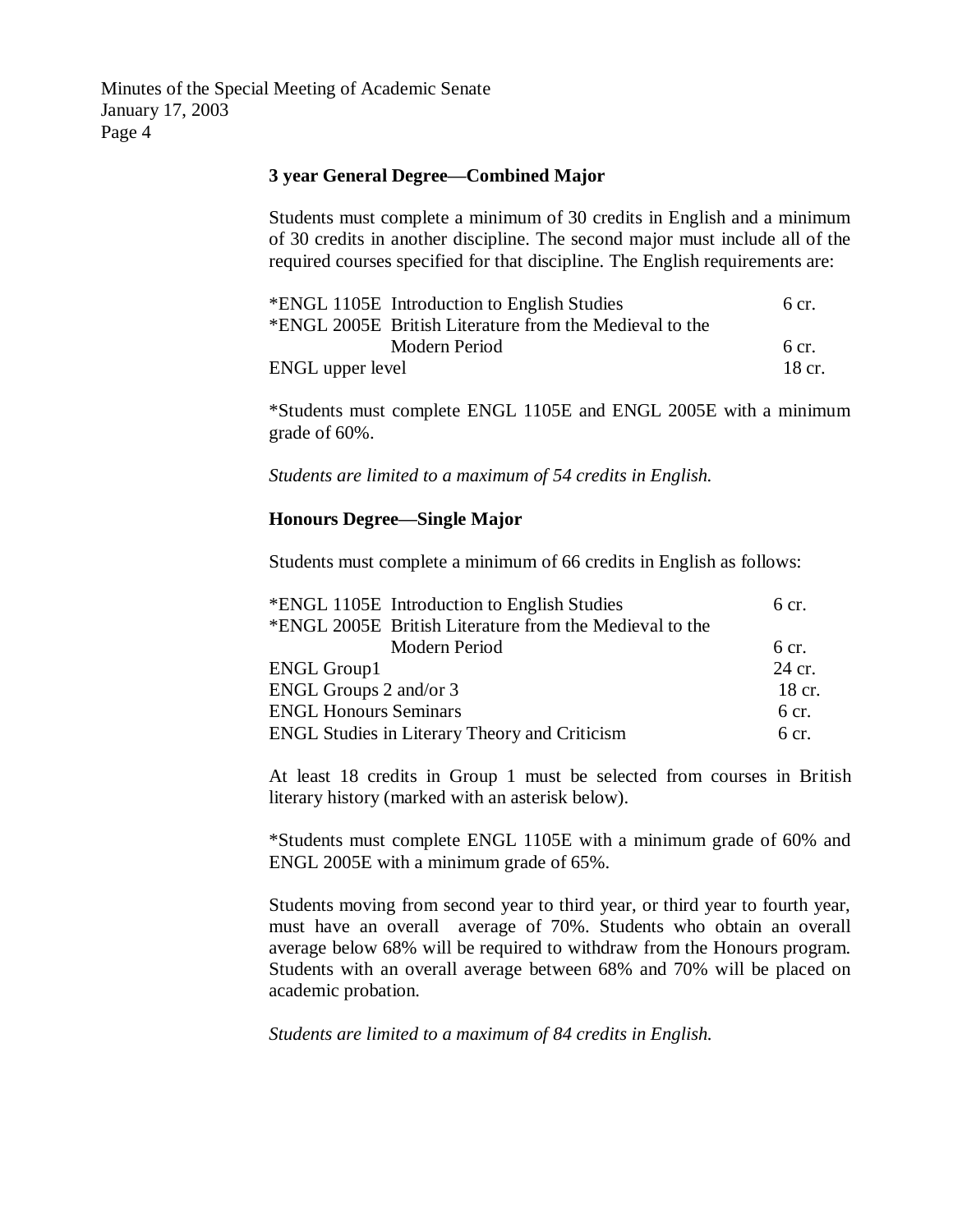### **Honours Degree—Combined Major**

Students must complete a minimum of 42 credits in English and a minimum of 42 credits in another discipline. The second major must include all of the required courses specified for that discipline. The English requirements are as follows:

|                   | *ENGL 1105E Introduction to English Studies             | $6 \text{ cr}$ . |
|-------------------|---------------------------------------------------------|------------------|
|                   | *ENGL 2005E British Literature from the Medieval to the |                  |
|                   | Modern Period                                           | $6 \text{ cr}$ . |
| Group 1           |                                                         | 12 cr.           |
| Groups 2 and/or 3 |                                                         | 12 cr.           |
| ENGL              | Honours Seminars and/or Studies in Literary             |                  |
|                   | Theory and Criticism                                    | 6 <sub>cr.</sub> |

\*Students must complete ENGL 1105E with a minimum grade of 60% and ENGL 2005E with a minimum grade of 65%.

Students moving from second year to third year, or third year to fourth year, must have an overall average of 70%. Students who obtain an overall average below 68% will be required to withdraw from the Honours program. Students with an overall average between 68% and 70% will be placed on academic probation.

*Students are limited to a maximum of 84 credits in English.*

### **Group 1 Literary History and Genre Studies** ENGL 2255E Canadian Literature from the Colonial to the Contemporary Period ENGL 2265E American Literature from the Colonial to the Contemporary Period \*ENGL 2535E Studies in Shakespeare \*ENGL 2536E Studies in Shakespeare I \*ENGL 2537E Studies in Shakespeare II \*ENGL 3045E Studies in Early Modern Literature \*ENGL 3095E Studies in Eighteenth-Century Literature \*ENGL 3136E Studies in Nineteenth-Century Literature I \*ENGL 3137E Studies in Nineteenth-Century Literature II \*ENGL 3175E Studies in Twentieth-Century Literature \*ENGL 3505E Studies in Medieval Literature (formerly Studies in Chaucer) ENGL 3486E Studies in Genre I ENGL 3487E Studies in Genre II ENGL 3496E Studies in Genre III ENGL 3497E Studies in Genre IV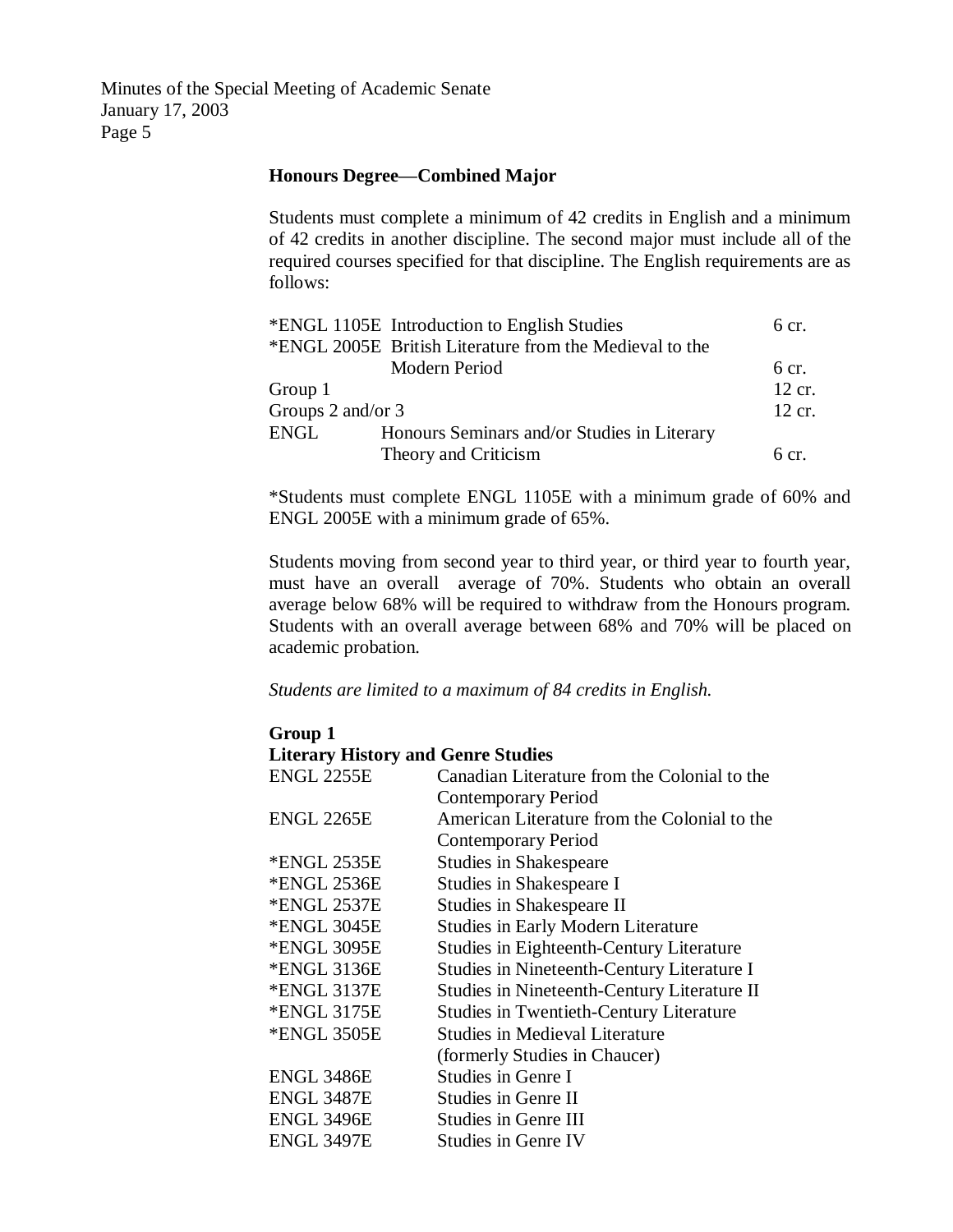A G E N D A – Special Meeting of Academic Senate January 17, 2003 Page 6

> Note: The content of the Genre courses is variable. To determine whether the content focuses on British literature, students should check the course description each year and/or consult with the Department.

#### **Group 2 Cultural and Media Studies**

| <b>ENGL 2116E</b> | Texts and Intertexts I                             |
|-------------------|----------------------------------------------------|
| <b>ENGL 2117E</b> | Texts and Intertexts II                            |
| <b>ENGL 2206E</b> | Studies in Gender, Literature and Culture I        |
| ENGL 2207E        | Studies in Gender, Literature and Culture II       |
| <b>ENGL 2275E</b> | Studies in the Native Literatures of North America |
| ENGL 2445E        | Children's Literature                              |
| ENGL 2605E        | <b>Cultural Studies</b>                            |
| <b>ENGL 3146E</b> | Studies in Postcolonial Literature I               |
| <b>ENGL 3147E</b> | Studies in Postcolonial Literature II              |
| ENGL 3206E        | Special Topics in Women's Literature I             |
| ENGL 3207E        | Special Topics in Women's Literature II            |
| ENGL 3606E        | Studies in Popular Culture I                       |
| ENGL 3607E        | Studies in Popular Culture II                      |
| ENGL 3626E        | Studies in Collaboration I                         |
| <b>ENGL 3627E</b> | Studies in Collaboration II                        |
|                   |                                                    |

Note: Students may count up to 6 credits from the following list of courses toward their Group 2 requirements in an English Studies degree:

| <b>GEND 2166E</b> | Women, Media and Representation                |
|-------------------|------------------------------------------------|
| <b>GEND 2217E</b> | Gender and the Media: Themes and Controversies |
| <b>GEND 2305E</b> | Women in Cinema                                |

#### **Group 3**

#### **Language and Rhetoric Studies**

| <b>ENGL 2015E</b> | Theatre Production: Practice and Theory |
|-------------------|-----------------------------------------|
| <b>ENGL 3515E</b> | <b>Creative Writing</b>                 |
| <b>ENGL 3516E</b> | <b>Creative Writing: Poetry</b>         |
| <b>ENGL 3517E</b> | <b>Creative Writing: Prose</b>          |

Note: Students may not credit the ENGL 1500 courses toward an English Studies degree.

Note: Depending on the topic of individualized study, ENGL 4695E, the Honours Essay, will be credited toward Group 1, 2 or 3, as approved by the Department.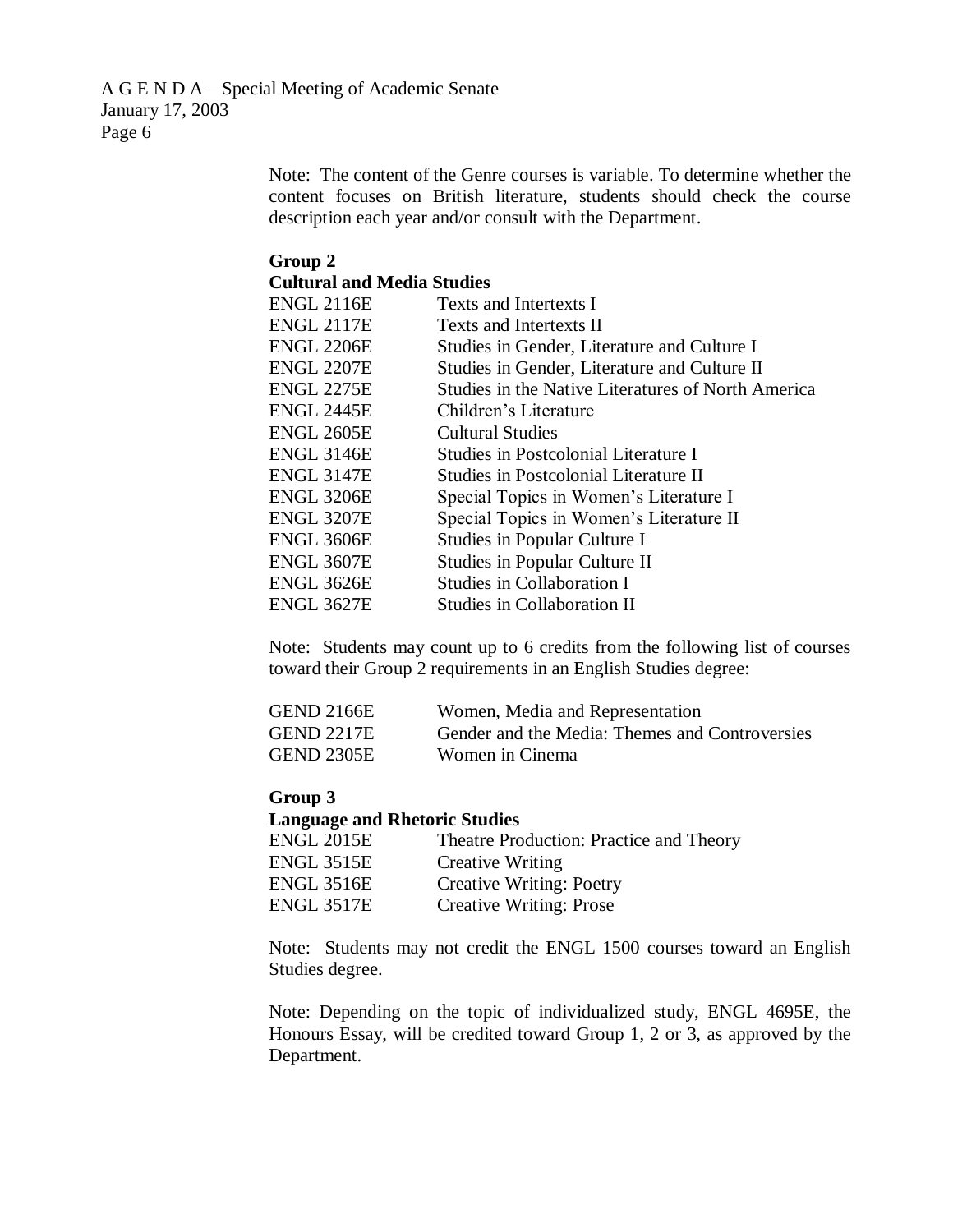> Motion #9: That the Senate document entitled "Senate Academic Regulations and Policies, September 2002" be amended to add the following courses as option courses in the Studies in Culture and the Arts major at the Muskoka Campus and the program in Studies in Culture and the Arts be modified to reflect this change:

| Texts and Intertexts I and II $(3 \text{ cr.} + 3 \text{ cr.})$ |
|-----------------------------------------------------------------|
| Gender, Literature and Culture I and II (3cr. $+$ 3 cr.)        |
| <b>Cultural Studies</b>                                         |
| Studies in Popular Culture I and II (3cr. $+$ 3cr.)             |
| Studies in Collaboration I and II (3cr. $+$ 3cr.)               |
|                                                                 |

Motion #10: That the Senate document entitled "Senate Academic Regulations and Policies, September 2002" be amended to delete the following courses from the Studies in Culture and the Arts program at the Muskoka Campus and the program in Studies in Culture and the Arts be modified to reflect this change:

| ENGL 2115   | Studies in Literature and the Bible (6cr)                               |
|-------------|-------------------------------------------------------------------------|
| ENGL 3256/7 | Themes in Canadian Literature I and II $(3 \text{ cr.} + 3 \text{cr.})$ |
| ENGL 3265   | Themes in American Literature (6 cr)                                    |

- MOTION #3: Moved by L. Janzen, seconded by G. Williams that Senate approve Motions #2-10 of the Curriculum Committee Report dated December 5, 2002, as one omnibus motion. CARRIED
- MOTION #4: Moved by C. Sarlo, seconded by W. Richardson that Senate consider Motions #11-20 of the Curriculum Committee Report dated December 5, 2002, as one omnibus motion. CARRIED

Motion #11: That the Senate document entitled "Senate Academic Regulations and Policies, September 2002" be amended to add the following to the Senate approved list of courses:

| <b>ADMN 1006E</b> | Personal Productivity (Non-Credit)             |
|-------------------|------------------------------------------------|
| ADMN 4236E        | Accounting Theory and Integration (3 Credits)  |
| <b>ECON 2106E</b> | Managerial Economics (3 Credits)               |
| <b>ECON 3127E</b> | International Financial Management (3 Credits) |
| ECON 3126E        | Introduction to Econometrics (3 Credits)       |
| ECON 3226E        | International Economics (3 Credits)            |
| MKTG 3417E        | International Marketing (3 Credits)            |
| MKTG 3426E        | Marketing Communications (3 Credits)           |
| MKTG 3437E        | Product and Brand Management (3 Credits)       |
| MKTG 4406E        | Applied Marketing Management (3 Credits)       |
| MKTG 4426E        | Services Marketing Management (3 Credits)      |
|                   |                                                |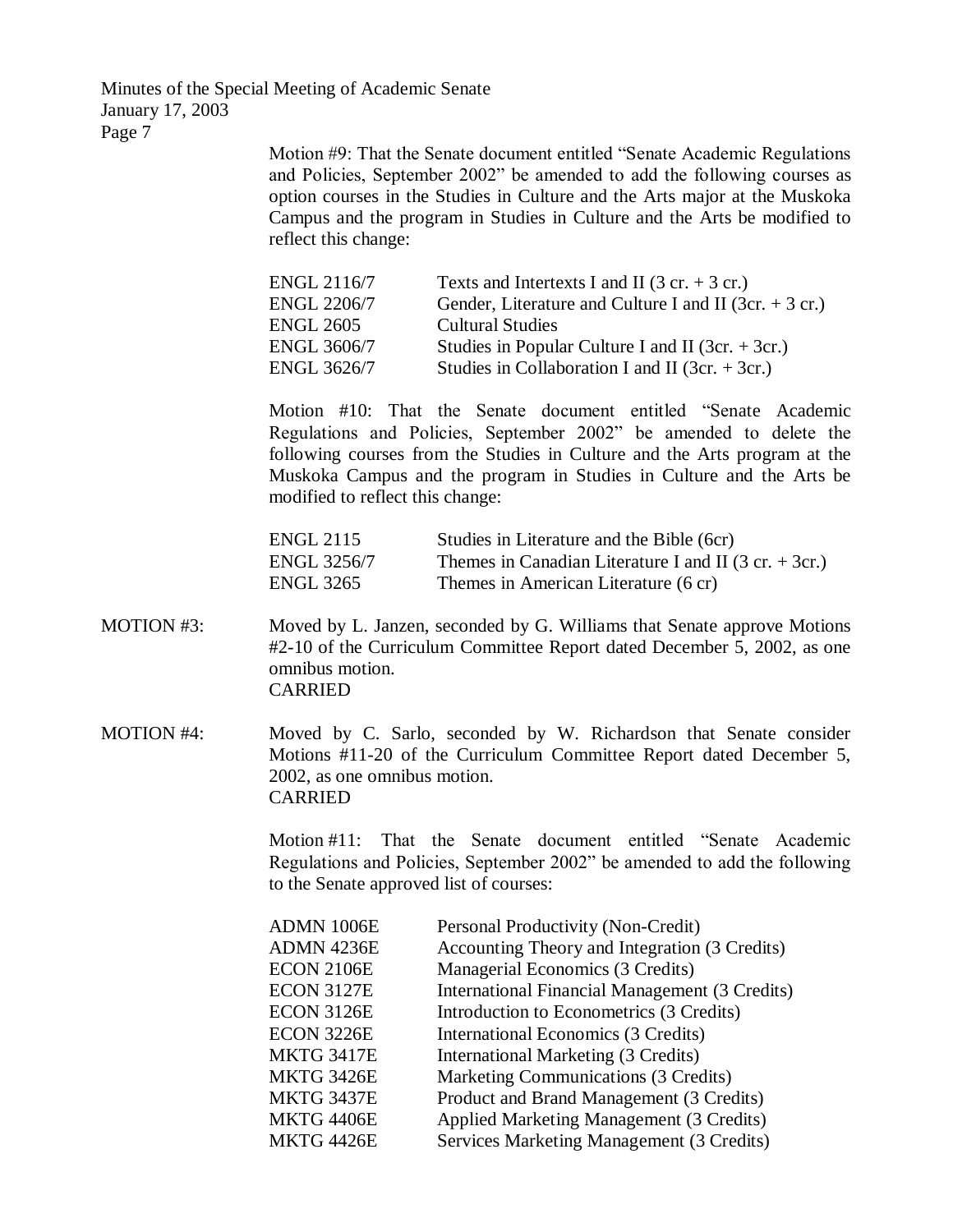| <b>MKTG 4427E</b> | Business-to-Business Marketing (3 Credits)          |
|-------------------|-----------------------------------------------------|
| <b>MKTG 3436E</b> | Public & Non-profit Marketing (3 Credits)           |
| <b>TMGT 3006E</b> | Technology, Business and Society (3 Credits)        |
| <b>TMGT 2106E</b> | Systems Analysis and Design (3 Credits)             |
| <b>TMGT 3096E</b> | Field Placement in Technology Management            |
|                   | (3 Credits)                                         |
| <b>TMGT 3017E</b> | Programming for Business (3 Credits)                |
| <b>TMGT 3236E</b> | Networking in a Business Environment (3 Credits)    |
| <b>TMGT 4417E</b> | Current Trends in Technology Management (3 Credits) |
| <b>TMGT 3126E</b> | E-Commerce (3 Credits)                              |
| <b>TMGT 4006E</b> | Management of Innovation and Technology (3 Credits) |

Motion #12: That the Senate document entitled "Senate Academic Regulations and Policies, September 2002" be amended to add a Marketing Stream within the Bachelor of Business Administration Degree and that upon graduation and completion of 18 credits within the stream, students be awarded a Bachelor of Business Administration Degree (Marketing).

Motion #13: That the Senate document entitled "Senate Academic Regulations and Policies, September 2002" be amended to add a Technology Management Stream within the Bachelor of Business Administration and that upon graduation and completion of 27 credits within the stream, students be awarded a Bachelor of Business Administration Degree (Technology Management).

Motion #14: That the Senate document entitled "Senate Academic Regulations and Policies, September 2002" be amended to change the following prerequisites and that the programs in Bachelor of Business and Administration be modified to reflect these changes:

| <b>Courses Requiring a Prerequisite</b><br><b>Change</b> | <b>Old Prerequisite</b> |
|----------------------------------------------------------|-------------------------|
| <b>ADMN 1136E Introduction to</b>                        |                         |
| <b>Organizational Behaviour</b>                          |                         |
| Prerequisite: None                                       | <b>ADMN 1156E</b>       |
| Anti Requisite: PSYC 2306, PSYC 2307                     |                         |
| Hours: One and one-half hours of lecture                 |                         |
| and one and one-half hours of laboratory                 |                         |
| work per week for one term.                              |                         |
| Credits: 3.0                                             |                         |
|                                                          |                         |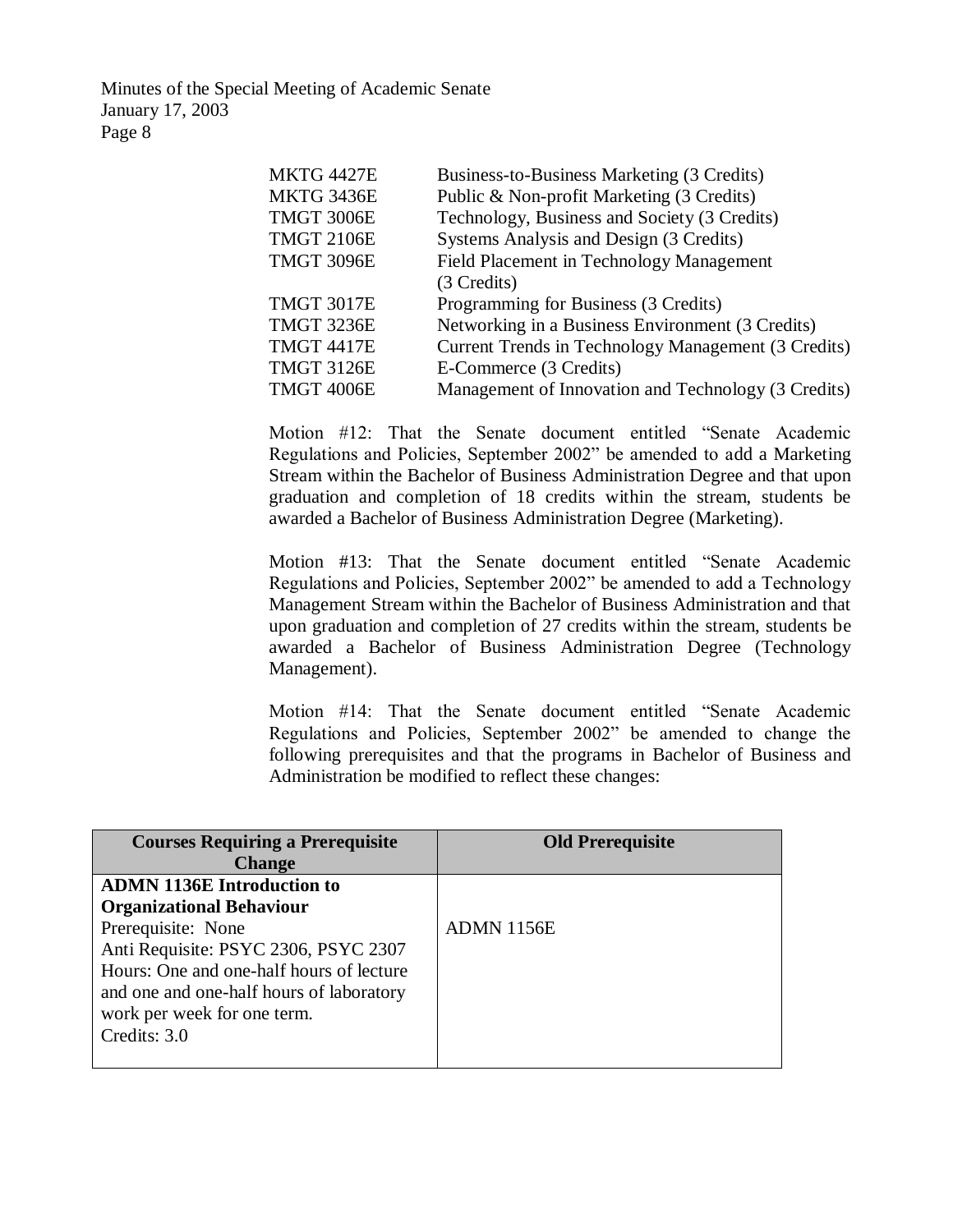| <b>Courses Requiring a Prerequisite</b><br><b>Change</b>                                                                                                                                                                                                                                                                                                                                                          | <b>Old Prerequisite</b>                                  |
|-------------------------------------------------------------------------------------------------------------------------------------------------------------------------------------------------------------------------------------------------------------------------------------------------------------------------------------------------------------------------------------------------------------------|----------------------------------------------------------|
| <b>ADMN 2616E Management Science</b><br>Prerequisite: ADMN1607.<br>Hours: Three hours of lecture per week for<br>one term.<br>Credits: 3.0                                                                                                                                                                                                                                                                        | <b>ADMN 2607</b>                                         |
| <b>ADMN 3116E Financial Management I</b><br>Prerequisite: ADMN 1107E and ADMN<br>1607E<br>Hours: Three hours of lecture per week for<br>one term.<br>Credits: 3.0<br>A basic theoretical framework for decision-<br>making in financial management. Emphasis<br>in this course is on financial planning,<br>control, working capital management, short<br>and intermediate term financing. Offered<br>every year. | <b>ADMN 2607</b>                                         |
| <b>ADMN 3046E Operations Management</b><br>Prerequisite: ADMN 2606E and either<br>ADMN 1607E or ADMN 2616E<br>Hours: Three hours of lecture per week for<br>one term.<br>Credits: 3.0                                                                                                                                                                                                                             | ADMN 2606E and either ADMN 1607E or<br><b>ADMN 2616E</b> |
| <b>ADMN 3146E Compensation and</b><br><b>Rewards</b><br>Prerequisite: ADMN 1137E<br>Hours: Three hours of lecture per week for<br>one term.<br>Credits: 3.0                                                                                                                                                                                                                                                       | ADMN 1136E and ADMN 2137E                                |
| <b>ADMN 3147E Occupational Health and</b><br><b>Safety</b><br>Prerequisite: ADMN 1137E<br>Hours: Three hours of lecture per week for<br>one term.<br>Credits: 3.0                                                                                                                                                                                                                                                 | <b>ADMN 2137E</b>                                        |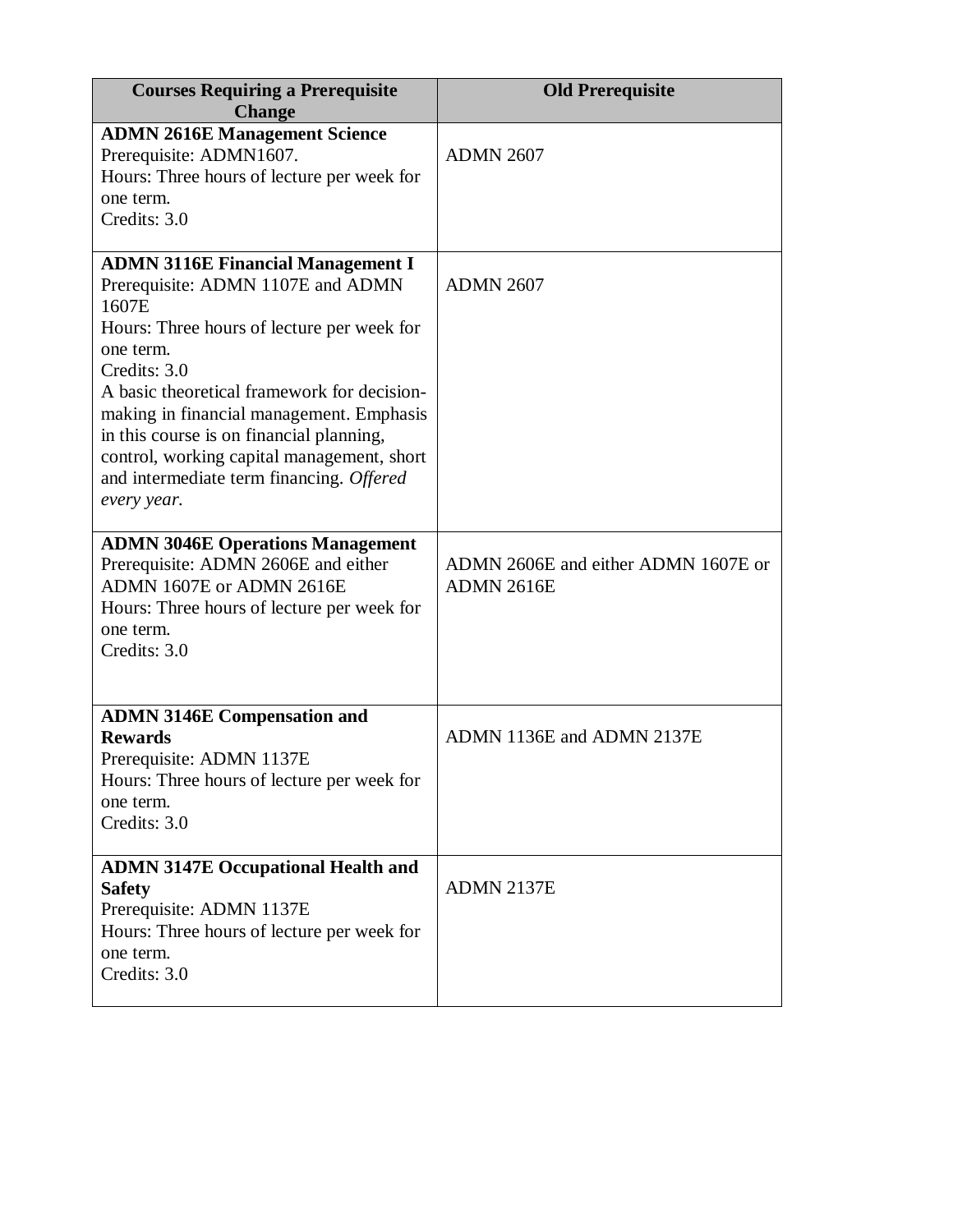| <b>Courses Requiring a Prerequisite</b><br><b>Change</b>                                                                                                                                                                                                                                                                                         | <b>Old Prerequisite</b>                                                                                                                              |
|--------------------------------------------------------------------------------------------------------------------------------------------------------------------------------------------------------------------------------------------------------------------------------------------------------------------------------------------------|------------------------------------------------------------------------------------------------------------------------------------------------------|
| <b>ADMN 3246E Human Resources</b><br><b>Research and Information Systems</b><br>Prerequisite: ADMN 1137E<br>Hours: Three hours of lecture per week for<br>one term.<br>Credits: 3.0                                                                                                                                                              | ADMN 2137E                                                                                                                                           |
| <b>ADMN 3247E Human Resources</b><br><b>Planning</b><br>Prerequisite: ADMN 1137E<br>Hours: Three hours of lecture per week for<br>one term.<br>Credits: 3.0                                                                                                                                                                                      | ADMN 2137E                                                                                                                                           |
| <b>ADMN 3306E Introduction to Small</b><br><b>Business Administration</b><br>Prerequisite: ADMN 2136<br>Hours: Three hours of lecture per week for<br>one term.<br>Credits: 3.0                                                                                                                                                                  | Completion of the second year core courses<br>of Administrative Studies, Business<br><b>Administration or Business Information</b><br><b>Systems</b> |
| <b>ADMN 3506E Management of Not-for-</b><br><b>Profit Organizations</b><br>Prerequisite: Restricted to students in the<br>$3rd$ year of the BA in Administrative<br>Studies or the $3rd$ and 4 <sup>th</sup> year of the BBA<br>programs<br>Anti-requisite: MKTG 3436<br>Hours: Three hours of lecture per week for<br>one term.<br>Credits: 3.0 | Completion of the second year core courses<br>of the BBA or the BA in Administrative<br><b>Studies</b>                                               |
| <b>ADMN 3706E Organizational Structure</b><br>and Design<br>Prerequisite: ADMN 1137E<br>Hours: Three hours of lecture per week for<br>one term.<br>Credits: 3.0                                                                                                                                                                                  | ADMN 1136E and ADMN 2137E                                                                                                                            |
| <b>ADMN 3836E Training and</b><br><b>Development</b><br>Prerequisite: ADMN 1137E<br>Hours: Three hours of lecture per week for<br>one term.<br>Credits: 3.0                                                                                                                                                                                      | ADMN 1136E and ADMN 2137E                                                                                                                            |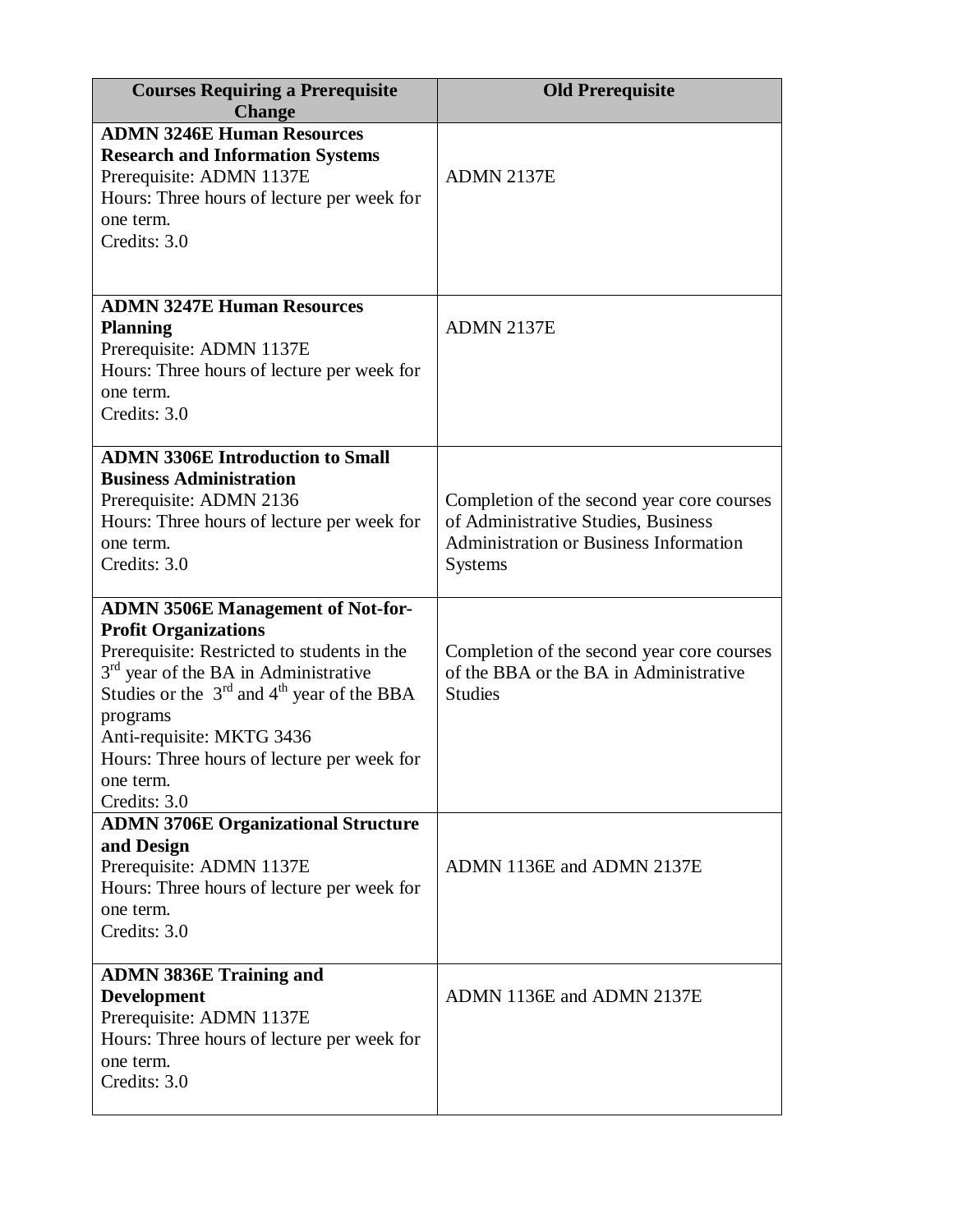| <b>Courses Requiring a Prerequisite</b><br><b>Change</b>                                                                                                                                                                                                                                  | <b>Old Prerequisite</b>                                                                                              |
|-------------------------------------------------------------------------------------------------------------------------------------------------------------------------------------------------------------------------------------------------------------------------------------------|----------------------------------------------------------------------------------------------------------------------|
| <b>ADMN 3837E Organizational</b><br><b>Development and Change</b><br>Prerequisite: ADMN 1137E<br>Hours: Three hours of lecture per week for<br>one term.<br>Credits: 3.0                                                                                                                  | ADMN 1136E and ADMN2137E                                                                                             |
| <b>ADMN 3856E Information Systems</b><br>Prerequisite: ADMN 2167E (formerly<br>1167)<br>Hours: Three hours of lecture per week for<br>one term.<br>Credits: 3.0                                                                                                                           | Completion of second year core courses                                                                               |
| <b>ADMN 4126E Management Skills</b><br>Prerequisite: ADMN 1137E<br>Hours: Three hours of lecture per week for<br>one term.<br>Credits: 3.0                                                                                                                                                | ADMN 1136E and ADMN 2137E                                                                                            |
| <b>ADMN 4137E Current Issues in</b><br><b>Management</b><br>Prerequisite: ADMN 1137E<br>Hours: Three hours of lecture per week for<br>one term.<br>Credits: 3.0                                                                                                                           | ADMN 1136E and ADMN 2137E                                                                                            |
| <b>ADMN 4206E International</b><br><b>Management</b><br>Prerequisite: Restricted to students in the<br>3 <sup>rd</sup> and 4 <sup>th</sup> year of the BBA programs and<br>students in the BCOMM program<br>Hours: Three hours of lecture per week for<br>one term.<br>Credits: 3.0       | ADMN 2137E                                                                                                           |
| <b>ADMN 4606E Business Strategy and</b><br><b>Policy I</b><br>Prerequisite: Restricted to students in the<br>3 <sup>rd</sup> and 4 <sup>th</sup> year of the BBA programs and<br>students in the BCOMM program<br>Hours: Three hours of lecture per week for<br>one term.<br>Credits: 3.0 | Completion of third year core courses of<br><b>Business Administration or Business</b><br><b>Information Systems</b> |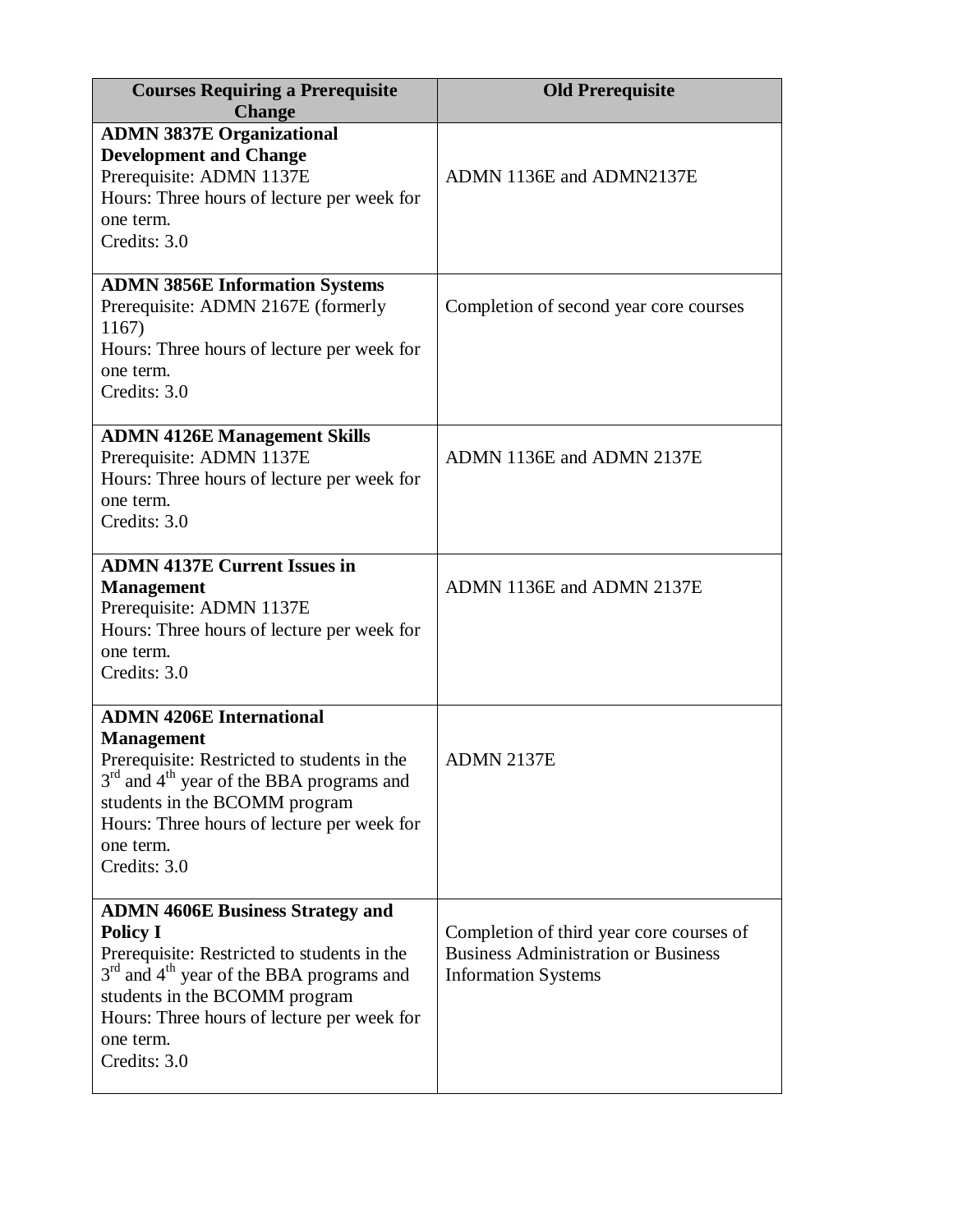| <b>Courses Requiring a Prerequisite</b><br><b>Change</b>                                                                                                                                                                                                                | <b>Old Prerequisite</b>                                                              |
|-------------------------------------------------------------------------------------------------------------------------------------------------------------------------------------------------------------------------------------------------------------------------|--------------------------------------------------------------------------------------|
| <b>ADMN 4896E Current Topics in</b><br><b>Administration I</b><br>Prerequisite: Restricted to students in the<br>$3rd$ and $4th$ year of the BBA and BA in<br><b>Administrative Studies</b>                                                                             | Completion of second year core courses of<br>the BBA or BA in Administrative Studies |
| Hours: Three hours of lecture per week for<br>one term.<br>Credits: 3.0                                                                                                                                                                                                 |                                                                                      |
| <b>ADMN 4897E Current Topics in</b><br><b>Administration II</b><br>Prerequisite: Restricted to students in the<br>$3rd$ and $4th$ year of the BBA and BA in<br><b>Administrative Studies</b><br>Hours: Three hours of lecture per week for<br>one term.<br>Credits: 3.0 | Completion of second year core courses of<br>the BBA or BA in Administrative Studies |

Motion #15: That the Senate document entitled "Senate Academic Regulations and Policies, September 2002" be amended to modify the following courses:

- ADMN 2137 course code change to ADMN 1137
- ADMN 1156 course description change
- ADMN 4136 course code change to ADMN 2136
- ADMN 3917 course name change from Innovation and Creativity to Creativity for Innovation; non-substantial course description change
- ADMN 4145 course description change
- ADMN 4827 prerequisite change from ADMN 2106/07 to
- ADMN 1107 non-substantial course description change
- ADMN 4916 course change from 3 credit (ADMN 4916) to 6 credit (ADMN 4915)
- ADMN 2607 course code change to ADMN 1607; non-substantial changes made to course description
- ADMN 2126 course code change to MKTG 1126
- ADMN 2127– course code change to MKTG 1127; non-substantial changes made to course description
- ADMN 3126 course code change to MKTG 3126; move course into the marketing area
- ADMN 1167 course code change to ADMN 2167
- ECON 2127 course code change to ECON 1127; non-substantial changes made to course description
- ADMN 4926 course name change from EDP Auditing to Information Systems Auditing and Assurance; non-substantial course description change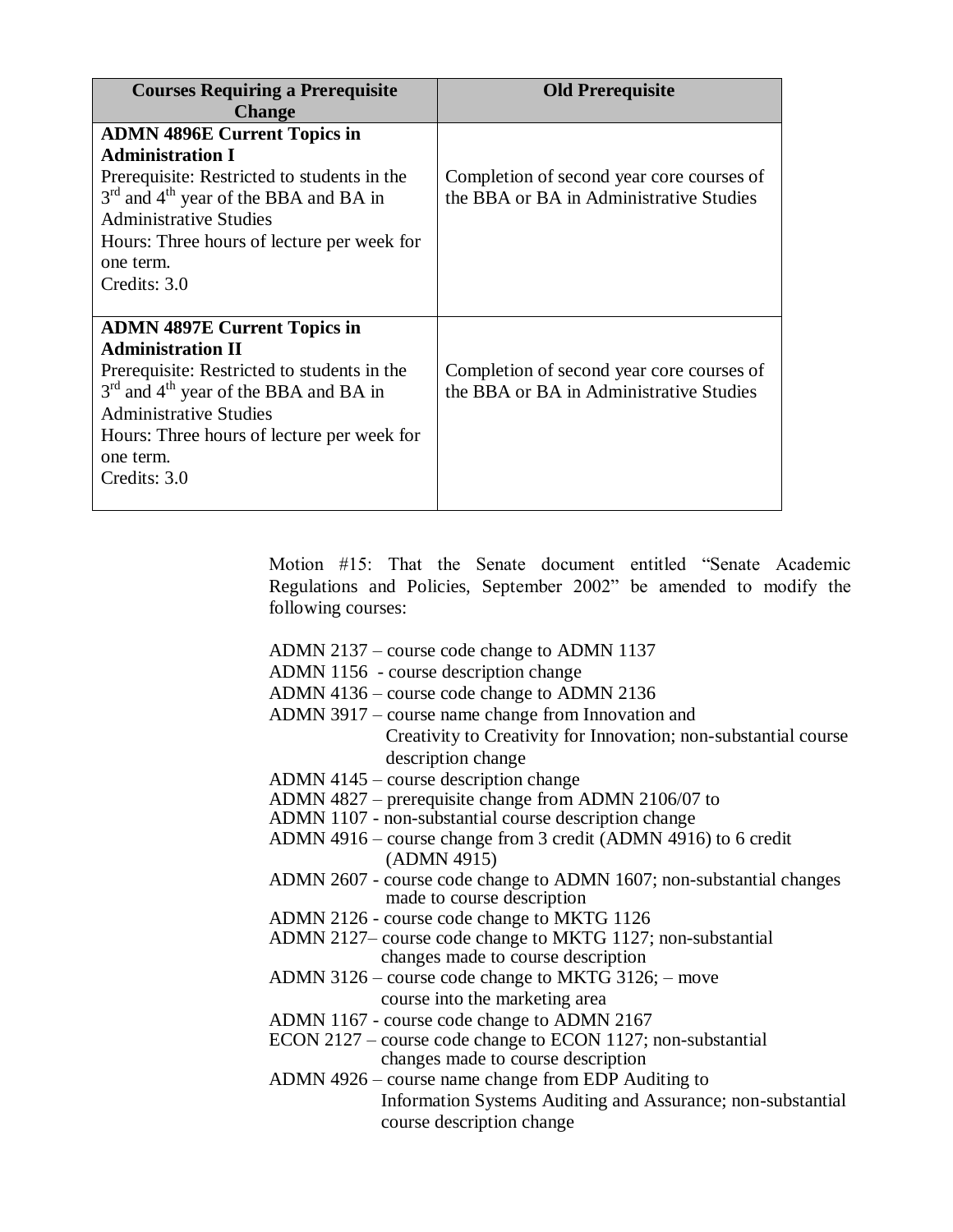> Motion #16: That the Senate document entitled "Senate Academic Regulations and Policies, September 2002" be amended to revise the Bachelor of Business Administration program effective May 1, 2003 as follows:

Business Administration

This program is part of the School of Business and Economics.

#### **Undergraduate Degree**

Bachelor of Business Administration (Honours)

To graduate with a Bachelor of Business Administration Degree, students must complete 120 credits, including 60 credits from the BBA core program requirements as follows:

| <b>ADMN 1107E</b> Introductory Financial Accounting II | 3 cr. |
|--------------------------------------------------------|-------|
| ADMN 1136E Introduction to Organizational Behaviour    | 3 cr. |
| ECON 1006E Introduction to Economics I                 | 3 cr. |
| ECON 1007E Introduction to Economics II                | 3 cr. |
| MKTG 1126E Marketing Concepts                          | 3 cr. |
| ADMN 1137E Management of Human Resources               | 3 cr. |
| MKTG 1127E Marketing for Managers                      | 3 cr. |
| <b>ADMN 1607E</b> Business Mathematics                 | 3 cr. |
| ADMN 2146E Management Accounting and Control I         | 3 cr. |
| <b>ADMN 2606E</b> Business Statistics                  | 3 cr. |
| <b>ADMN 2306E</b> Business Ethics                      | 3 cr. |
| <b>ADMN 2167E</b> Business Decision Making             | 3 cr. |
| <b>ADMN 2136E</b> Research in Management               | 3 cr. |
| <b>ECON 2106E Managerial Economics</b>                 | 3 cr. |
| <b>ADMN 3046E</b> Operations Management                | 3 cr. |
| <b>ADMN 3116E</b> Financial Management I               | 3 cr. |
| <b>ADMN 3117E</b> Financial Management II              | 3 cr. |
| <b>ADMN 3856E</b> Information Systems                  | 3 cr. |
| ADMN 4606E Business Strategy and Policy I              | 3 cr. |
| ADMN 4607E Business Strategy and Policy II             | 3 cr. |

Students without any prior background in accounting will be required to take ADMN 1106E: Introductory Financial Accounting I in preparation for ADMN 1107E.

*Students are limited to a maximum of 84 credits in a single discipline.*

| <b>Other Course Requirements</b>      |                  |
|---------------------------------------|------------------|
| ADMN, ECON, MKTG or TMGT              | $6 \text{ cr}$ . |
| Humanities, Science or Social Science | 18 cr.           |
| Electives                             | 36 cr.           |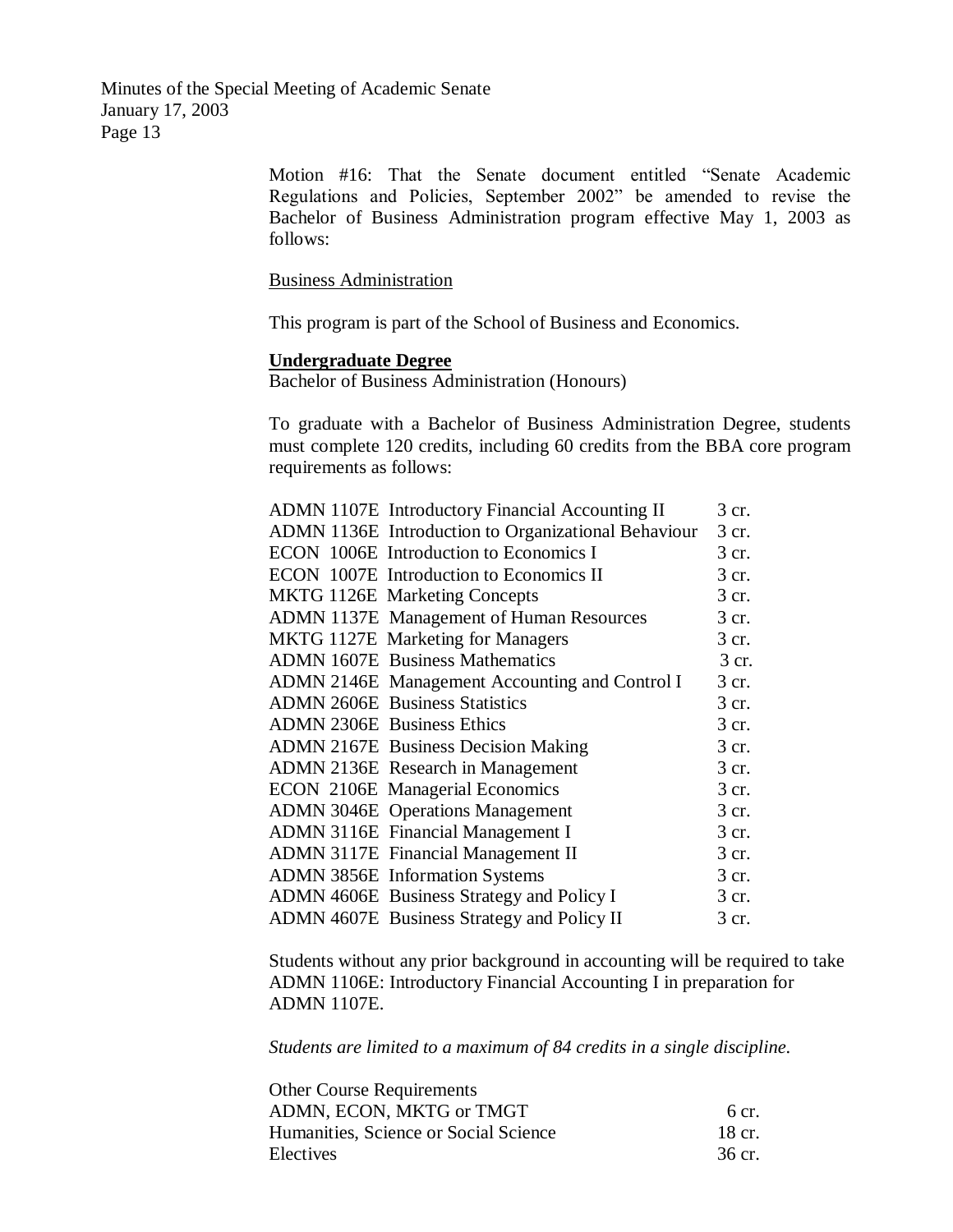> For complete BBA requirements, please refer to that section of the Calendar (see Degree Requirements in the Index).

### **BBA Streams**

Prior to commencing the second year of study, students may decide if they wish to graduate with either a BBA, or with a BBA that has a stream. This stream will be noted on the student's graduation diploma. Nipissing BBA students have a choice of specializing in Accounting, Economics, Human Resource Management, Marketing or Technology Management.

Should students wish to specialize in one of the streams, they must complete a specific series of elective courses, chosen from the groups below, during their third and fourth years of study. Some streams require students to begin to take some courses during their second year. It is important for students to consult the co-ordinators in the applicable stream for specific requirements. Students are required to declare whether or not they will pursue a stream, prior to registering for their third year of studies. For each stream, there will be a faculty member responsible for coordinating student intake, questions, and course-related concerns.

Stream Co-ordinators Accounting – J. Ryan Economics – C. Sarlo Human Resources Management – J. Knox Marketing – B. Riome Technology Management - TBA

#### **Accounting Stream**

Students must complete 24 credits during their second, third and fourth years of study, as follows:

| ADMN 2106E Intermediate Accounting I            | 3 cr. |
|-------------------------------------------------|-------|
| ADMN 2107E Intermediate Accounting II           | 3 cr. |
| ADMN 2147E Management Accounting and Control II | 3 cr. |

Students intending to pursue an accounting designation are strongly advised to take ADMN 2106E, ADMN 2107E and ADMN 2147E in their second year. Students should consult with the faculty co-ordinator regarding courses. If students are pursuing a professional accounting designation, they should ensure they are meeting the entrance requirements for the specific designation.

15 credits from the following:

ADMN 4816E Personal Taxation 3 cr.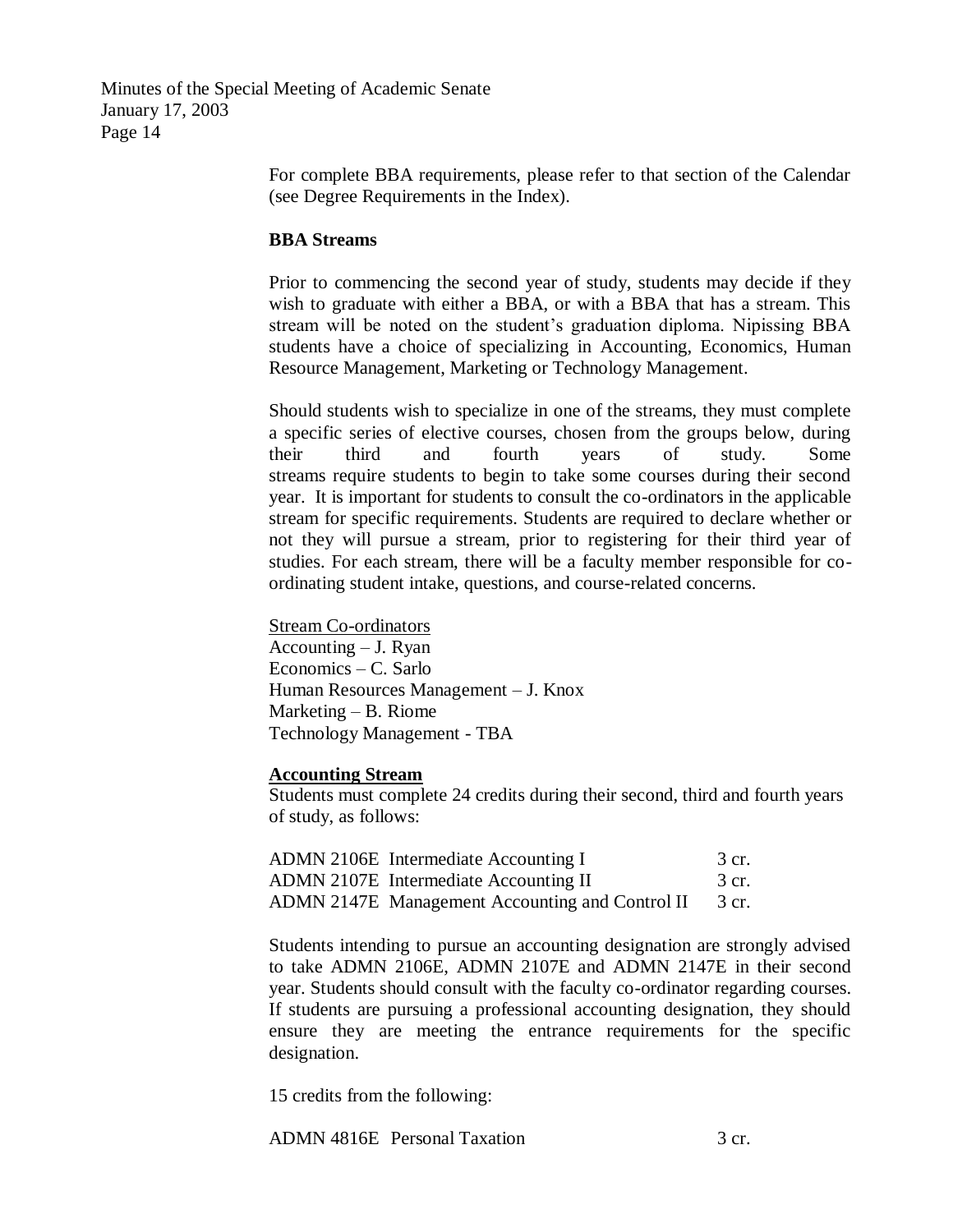|                     | <b>ADMN 4817E</b> Corporate Taxation             | 3 cr. |
|---------------------|--------------------------------------------------|-------|
| ADMN 4827E Auditing |                                                  | 3 cr. |
|                     | ADMN 4836E Advanced Accounting Topics I          | 3 cr. |
|                     | ADMN 4837E Advanced Accounting Topics II         | 3 cr. |
|                     | <b>ADMN 4887E</b> Advanced Management Accounting | 3 cr. |
|                     | ADMN 4926E Information Systems Auditing and      |       |
|                     | Assurance                                        | 3 cr. |
|                     | ADMN 4927E Advanced Auditing                     | 3 cr. |

### **Economics Stream**

Students must complete 21 credits in Economics during their second, third and fourth years of study, as follows:

| <b>ECON 2007E</b> Labour Economics            | 3 cr. |
|-----------------------------------------------|-------|
| ECON 2017E Money, Banking, and the Canadian   |       |
| <b>Financial System</b>                       | 3 cr. |
| <b>ECON 2016E</b> Intermediate Macroeconomics | 3 cr. |
|                                               |       |

12 credits from the following:

| ECON 3065E Introduction to Economic Development 6 cr.    |                   |
|----------------------------------------------------------|-------------------|
| ECON 3085E Canadian Economic Problems and Policies 6 cr. |                   |
| ECON 3126E Introduction to Econometrics                  | 3 cr.             |
| <b>ECON 3226E</b> International Economics                | 3 cr.             |
| <b>ECON 3127E</b> International Finance                  | $\mathcal{R}$ cr. |

## **Human Resources Management Stream**

Students must complete 24 credits during their second, third and fourth years of study, as follows:

| ADMN 3706E Organizational Structure and Design          | 3 cr. |
|---------------------------------------------------------|-------|
| ADMN 3836E Training and Development                     | 3 cr. |
| <b>ADMN 3837E</b> Organizational Development and Change | 3 cr. |
| <b>ADMN 2117E</b> Industrial Relations                  | 3 cr. |

12 credits from the following:

| ADMN 3146E Compensation and Rewards        | 3 cr. |
|--------------------------------------------|-------|
| ADMN 3147E Occupational Health and Safety  | 3 cr. |
| ADMN 3246E Human Resources Research and    |       |
| <b>Information Systems</b>                 | 3 cr. |
| <b>ADMN 3247E</b> Human Resources Planning | 3 cr. |
| <b>ADMN 4126E</b> Management Skills        | 3 cr. |
| ADMN 4136E Research in Management          | 3 cr. |
| ADMN 4145E Field Placement in HRM          | 6 cr. |
| <b>ADMN 4206E</b> International Management | 3 cr. |
| ECON 2007E Labour Economics                | 3 cr. |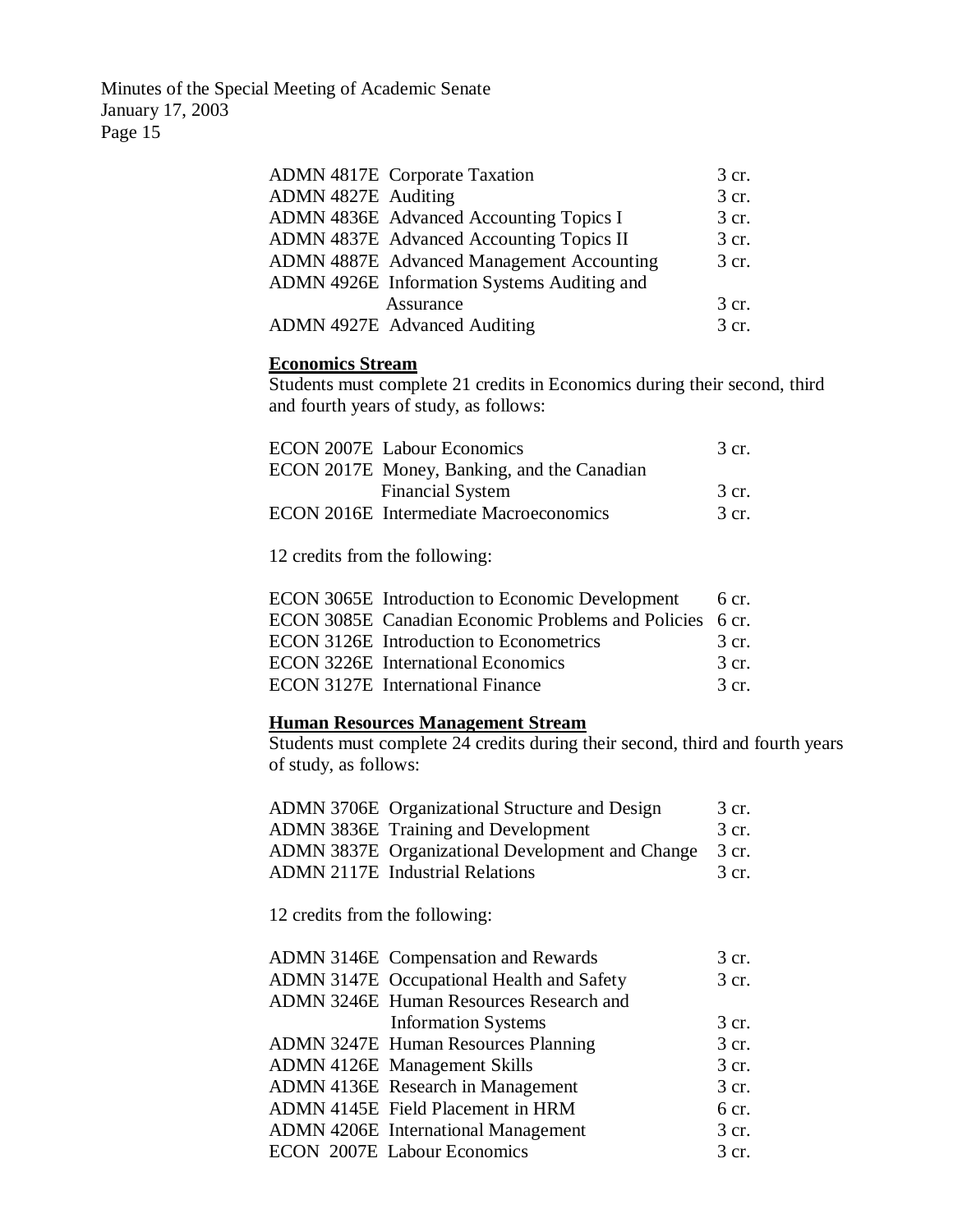### **Marketing Stream**

Students must complete 18 credits during their second, third and fourth years of study, as follows:

| MKTG 3126E Consumer Behaviour                  | 3 cr. |
|------------------------------------------------|-------|
| <b>MKTG 3426E Marketing Communications</b>     | 3 cr. |
| <b>MKTG 4406E Applied Marketing Management</b> | 3 cr. |

9 credits from the following:

| <b>MKTG 3437E Product and Brand Management</b>  | 3 cr. |
|-------------------------------------------------|-------|
| <b>MKTG 4426E Services Marketing Management</b> | 3 cr. |
| MKTG 4427E Business-To-Business Marketing       | 3 cr. |
| <b>MKTG 3417E International Marketing</b>       | 3 cr. |
| MKTG 3436E Public & Non-profit Marketing        | 3 cr. |

### **Technology Management Stream**

Students must complete 27 credits during their second, third and fourth years of study, as follows (note: Students interested in the TM stream are strongly encouraged to take MATH 1056 during their first or second year):

| MATH 1056E Discrete Math I                               | 3 cr. |
|----------------------------------------------------------|-------|
| COSC 1557E Introduction to Computer Science              | 3 cr. |
| ADMN 3837E Organizational Development and Change         | 3 cr. |
| TMGT 4006E Management of Innovation and Technology 3 cr. |       |
| TMGT 2106E Systems Analysis and Design                   | 3 cr. |

A minimum of 12 credits of the following:

| <b>ADMN 3127E Accounting Information Systems</b>         | 3 cr. |
|----------------------------------------------------------|-------|
| ADMN 4926E Information Systems Auditing and              |       |
| Assurance                                                | 3 cr. |
| COSC 1567E Programming in $C++$                          | 3 cr. |
| COSC 3557E Object Oriented Programming                   | 3 cr. |
| COSC 3606E Databases and Data Management                 | 3 cr. |
| COSC 3807E Project Management                            | 3 cr. |
| TMGT 3006E Technology, Business and Society              | 3 cr. |
| TMGT 3017E Programming for Business                      | 3 cr. |
| TMGT 3096E Field Placement in Technology                 |       |
| Management                                               | 3 cr. |
| <b>TMGT 3236E Networking in a Business Environment</b>   | 3 cr. |
| TMGT 4417E Current Trends in Technology Management 3 cr. |       |
| TMGT 3126E E-Commerce                                    | 3 cr. |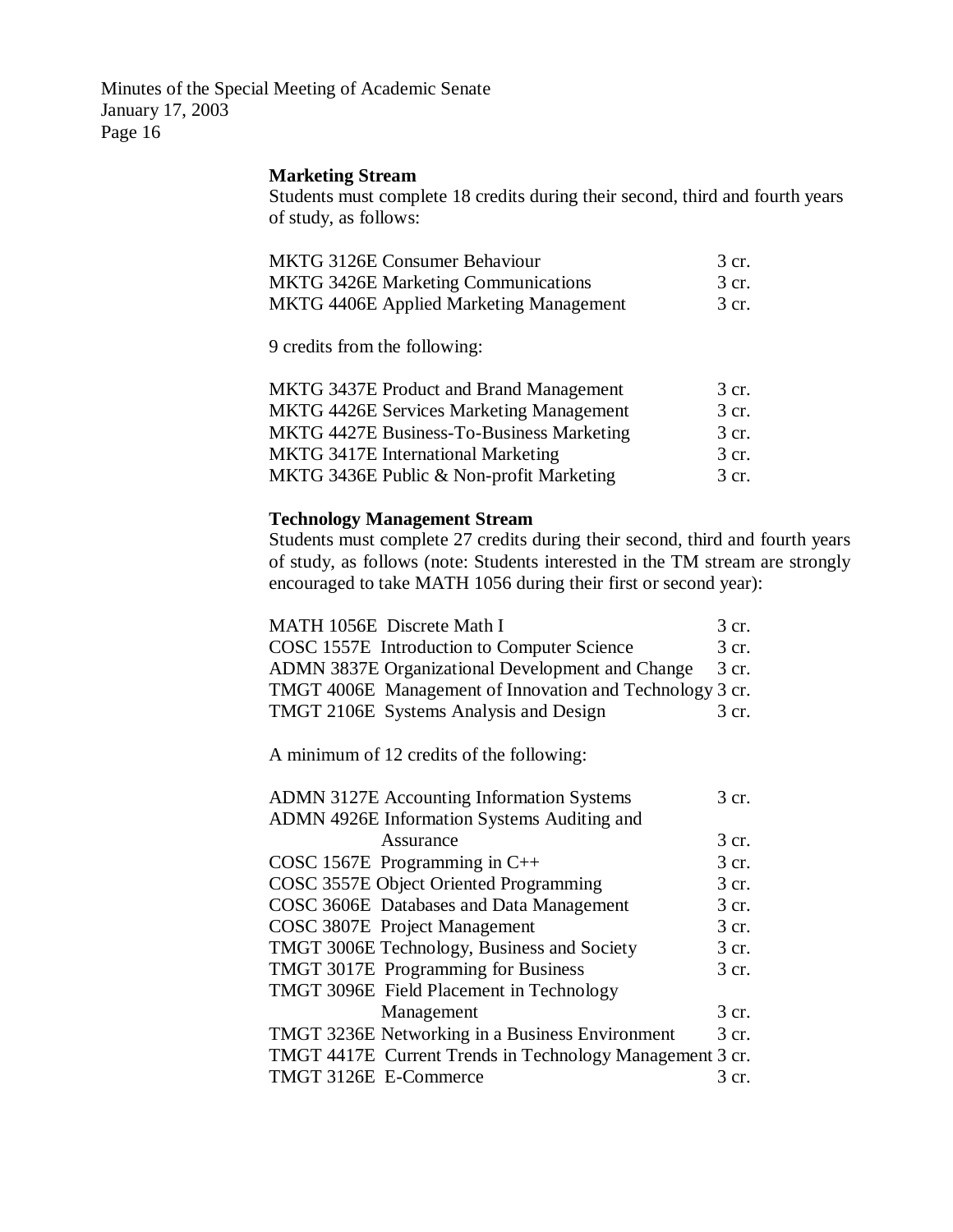### **Minor**

A minor in Business Administration is available to students pursuing a major in another discipline. A minor consists of a minimum of 24 credits in the discipline. In Business Administration, the minor must consist of 24 credits in ADMN, ECON, MKTG and TMGT with at least six credits at the upper year level. Cross-coded and cross-listed courses may count towards the minor if they have not been used elsewhere to complete program requirements.

Motion #17: That the Senate document entitled "Senate Academic Regulations and Policies, September 2002" be amended to revise the degree requirements for the BBA to remove the minimum grade requirement for the introductory courses.

Motion #18: That the Senate document entitled "Senate Academic Regulations and Policies, September 2002" be amended to revise the School of Business and Economics' Bachelor of Arts (3 Year) degree in Administrative Studies effective May 1, 2003 as follows:

#### Administrative Studies

This program is part of the School of Business and Economics.

#### Undergraduate Degree

•Bachelor of Arts (3-Year General)

### **3-Year General Degree – Single Major**

Students must complete 90 credits including 36 core credits in Administrative Studies and Economics as follows:

| ADMN 1107E Introductory Financial Accounting II     | 3 cr. |
|-----------------------------------------------------|-------|
| ADMN 1136E Introduction to Organizational Behaviour | 3 cr. |
| ECON 1006E Introduction to Economics I              | 3 cr. |
| ECON 1007E Introduction to Economics II             | 3 cr. |
| <b>MKTG 1126E</b> Marketing Concepts                | 3 cr. |
| MKTG 1127E Marketing for Managers                   | 3 cr. |
| <b>ADMN 2167E Business Decision Making</b>          | 3 cr. |
| <b>ADMN 2606E</b> Business Statistics               | 3 cr. |
| <b>ADMN 2306E</b> Business Ethics                   | 3 cr. |
| ADMN 3856E Information Systems                      | 3 cr. |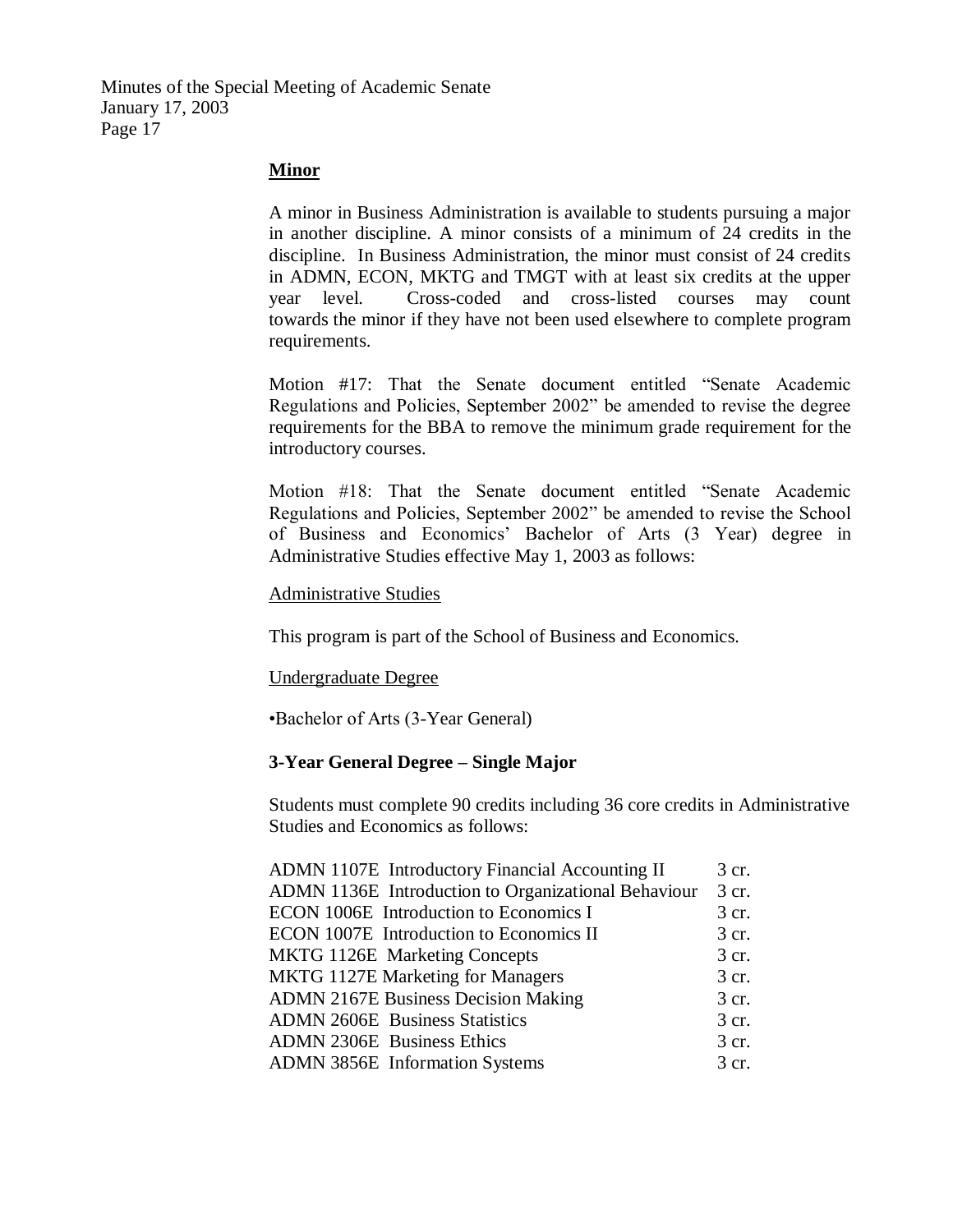Upper Level Business Courses 6 cr.\*

Students without any prior background in accounting will be required to take ADMN 1106E: Introductory Financial Accounting I in preparation for ADMN 1107E.

\* Students must take 6 credits of ADMN, ECON, MKTG or TMGT

*Students are limited to a maximum of 54 credits in a single discipline.*

| <b>Other Course Requirements</b> |                  |
|----------------------------------|------------------|
| <b>Humanities</b>                | $6 \text{ cr}$ . |
| Science                          | 6 cr.            |
| Electives                        | 42 cr.           |

For complete BA (3-Year General) degree requirements, please refer to that section of the Calendar (see Degree Requirements in the Index ).

### **3-Year General Degree – Combined Major**

Students must complete the 30 core credits listed above and a minimum of 30 credits in another discipline. The second major must include all of the required courses specified for that discipline.

*Students are limited to a maximum of 54 credits in a single discipline.*

| <b>Other Course Requirements</b> |        |
|----------------------------------|--------|
| Humanities                       | 6 cr.  |
| Science                          | 6 cr.  |
| Electives                        | 18 cr. |

For complete BA (3-Year General) degree requirements, please refer to that section of the Calendar (see Degree Requirements in the Index).

#### **Rationale:**

*These changes are being made in order to be consistent with changes in the BBA curriculum. As a result, ADMN 1156, ADMN 2117 and ADMN 3306 are being removed as they are no longer part of the business core, marketing has been moved to first year and the second half has been added to make it easier for students to take upper year marketing courses if they wish. Business ethics has been added to strengthen students' understanding of business issues. The SBE has allowed six credits of upper level courses in order to add more flexibility to the program.*

*Note: Motion to amend is in the main SBE/BBA document.*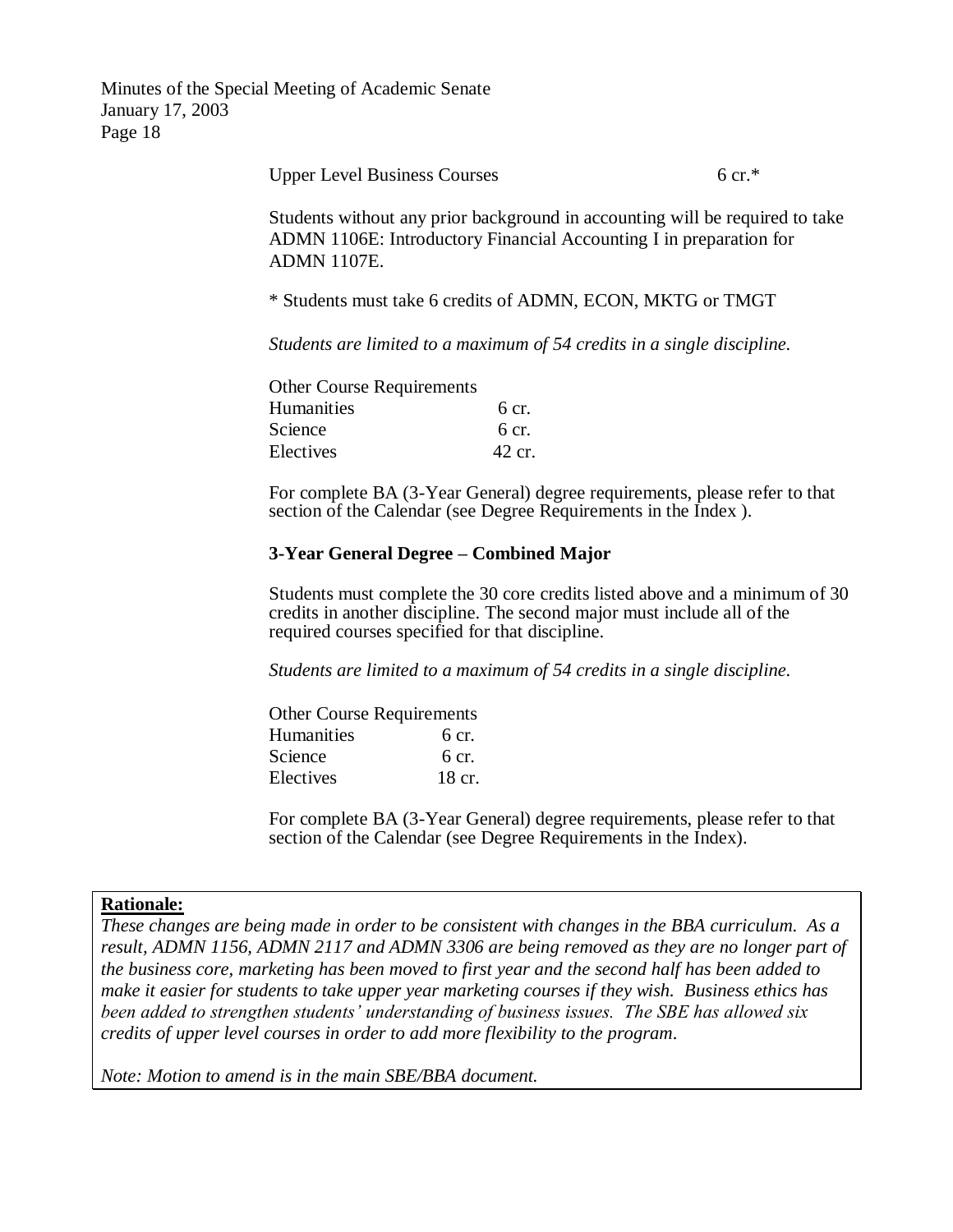> Motion #19: That the Senate document entitled "Senate Academic Regulations and Policies, September 2002" be amended to revise the School of Business and Economics' Bachelor of Arts (3 Year) degree in Economics effective May 1, 2003 as follows:

#### **Economics**

This program is part of the School of Business and Economics.

Undergraduate Degree

Bachelor of Arts (3-Year General)

### **3-Year General Degree – Single Major**

Students must complete a minimum of 36 credits in Economics as follows:

| *ECON 1006E Introduction to Economics I                     | 3 cr.  |
|-------------------------------------------------------------|--------|
| *ECON 1007E Introduction to Economics II                    | 3 cr.  |
| ECON 1127E Introduction to Mathematics for Economists 3 cr. |        |
| <b>ECON 2106E</b> Managerial Economics                      | 3 cr.  |
| ECON 2126E Elementary Statistical Methods for               |        |
| Economists                                                  | 3 cr.  |
| ECON 2016E Intermediate Macroeconomic Theory                | 3 cr.  |
|                                                             |        |
| ECON upper level                                            | 18 cr. |

\*Students must complete ECON 1006E and ECON 1007E with a minimum grade of 60% in each.

*Students are limited to a maximum of 54 credits in a single discipline.*

| <b>Other Course Requirements</b> |        |
|----------------------------------|--------|
| Humanities                       | 6 cr.  |
| Science                          | 6 cr.  |
| Electives                        | 42 cr. |

For complete BA (3-Year General) degree requirements, please refer to that section of the Calendar (see Degree Requirements in the Index).

#### **3-Year General Degree – Combined Major**

Students must complete a minimum of 30 credits in Economics and a minimum of 30 credits in another discipline. The second major must include all of the required courses specified for that discipline. The Economics requirements are: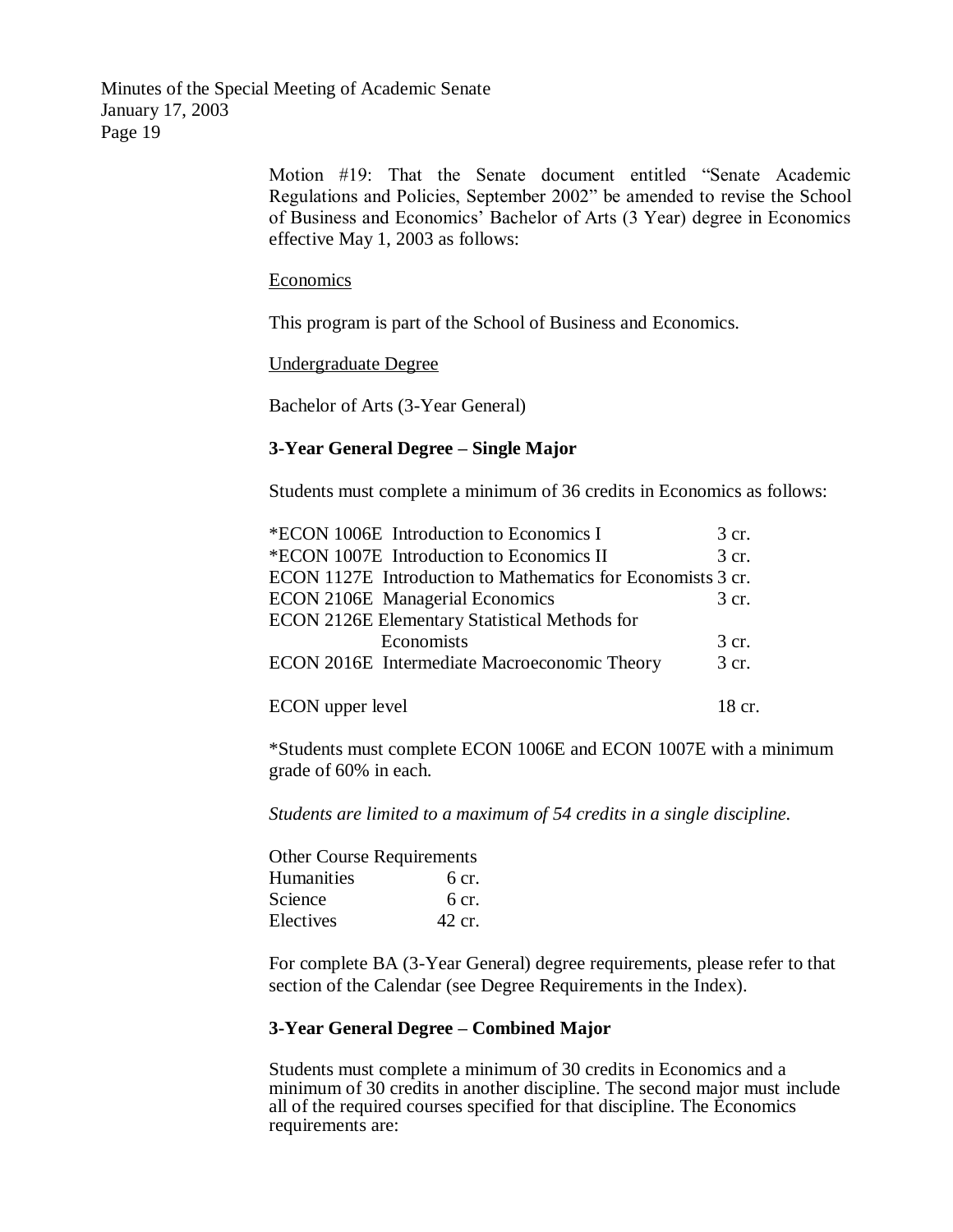| *ECON 1006E Introduction to Economics I                     | 3 cr.            |
|-------------------------------------------------------------|------------------|
| *ECON 1007E Introduction to Economics II                    | 3 cr.            |
| <b>ECON 2106E</b> Managerial Economics                      | 3 cr.            |
| ECON 1127E Introduction to Mathematics for Economists 3 cr. |                  |
| ECON 2016E Intermediate Macroeconomic Theory                | 3 cr.            |
| <b>ECON 2126E Elementary Statistical Methods for</b>        |                  |
| Economists                                                  | 3 cr.            |
| ECON upper level                                            | $12~\mathrm{cr}$ |

\*Students must complete ECON 1006E and ECON 1007E with a minimum grade of 60% in each.

*Students are limited to a maximum of 54 credits in a single discipline.*

| <b>Other Course Requirements</b> |        |  |
|----------------------------------|--------|--|
| Major 2                          | 30 cr. |  |
| Humanities                       | 6 cr.  |  |
| Science                          | 6 cr.  |  |
| Electives                        | 18 cr. |  |

For complete BA (3-Year General) degree requirements, please refer to that section of the Calendar (see Degree Requirements in the Index).

#### **Minor**

A minor in Economics is available to students pursuing a major in another discipline. A minor consists of a minimum of 24 credits in a discipline, with at least six credits at the first year level and at least six credits at the upper year level. Cross-coded and cross-listed courses may count towards a minor if they have not been used elsewhere to complete program requirements. A minimum grade of 60 % is required in the introductory course(s) presented for the minor.

#### **Rationale:**

*These changes are being made in order to be consistent with changes in the BBA curriculum. As a result, ECON 2006 Intermediate Microeconomics has been changed to ECON 2106 Managerial Economics. In addition, the SBE felt that both mathematics and statistics were integral parts of the Economics program and should be part of the core requirements. In order to maintain choice for students, Labour Economics and Money and Banking were removed from the core. Students may choose to take these courses as electives.*

*Motion to amend the BA3 (Economics) can be found in the main SBE/BBA document*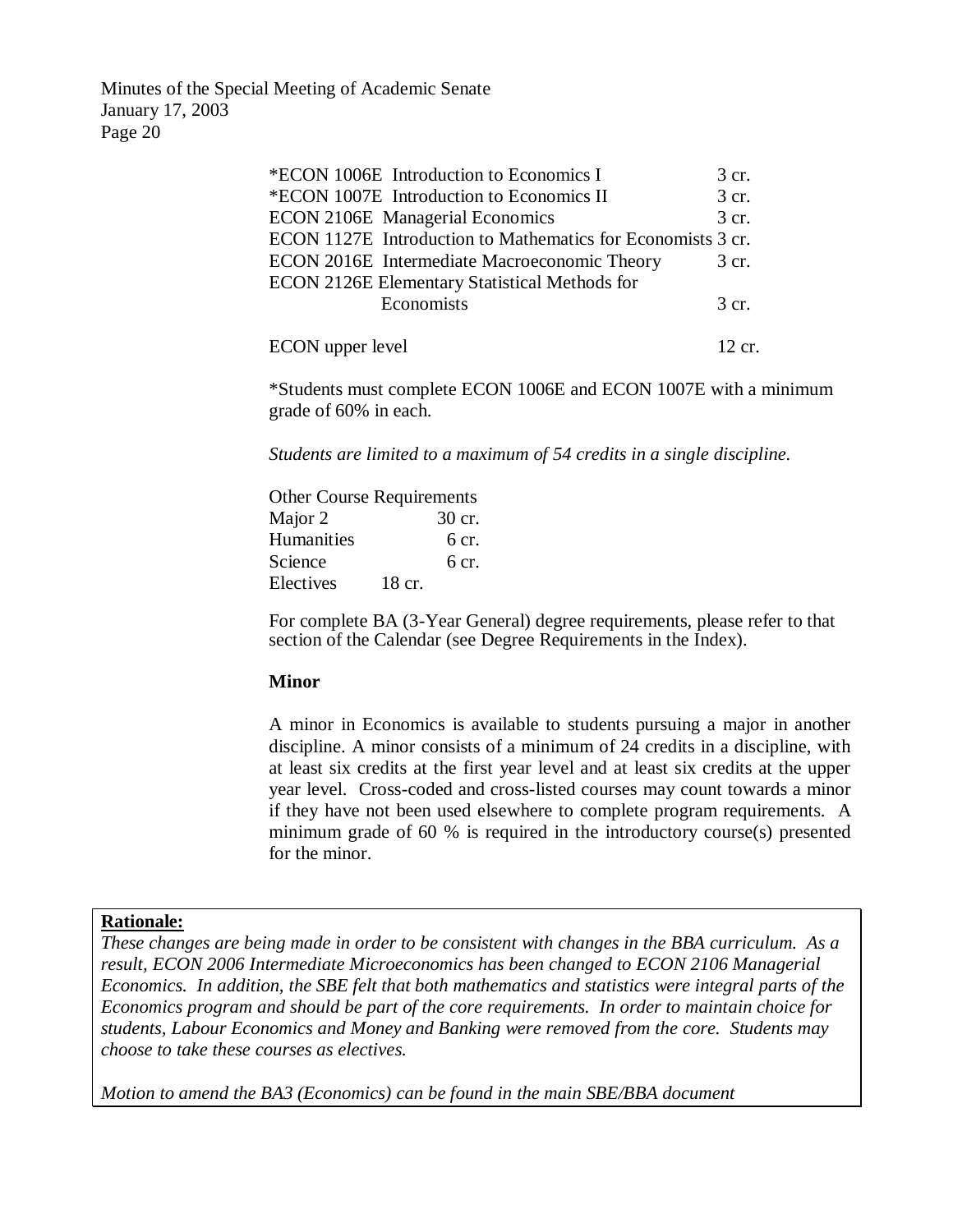*The School is proposing to remove the following course codes. Note that these courses have had their course codes changed.*

ADMN 1167 – Business Decision Making (Being replaced by year two course) ADMN 2126 – Marketing Concepts (Being replaced by year one course code) ADMN 2127 – Marketing for Managers (Being replaced by year one course code) ADMN 2607 – Business Mathematics (Being replaced by year one course code)

> Motion #20: That the Senate document entitled "Senate Academic Regulations and Policies, September 2002" be amended to delete the following courses: ADMN 1157 – Written Business Communication ADMN 2047 – Ethical Decision-Making and Information Technology

MOTION #5: Moved by C. Sarlo, seconded by M. Tuncali that Senate approve Motions #11-20 of the Curriculum Committee Report dated December 5, 2002 as one omnibus motion. CARRIED

MOTION #6: Moved by R. Common, seconded by R. Wideman that the Senate document entitled "Senate Academic Regulations and Policies, September 2002" be amended to add the following courses to the Senate approved list of additional qualification courses in the In-Service Education programs:

> EDUC 1205 The Deaf, Part I (6 credits) EDUC 2205 The Deaf, Part II (6 credits) EDUC 3205 The Deaf, Part III (6 credits) EDUC 1295 The Blind, Part I (6 credits) EDUC 2295 The Blind, Part II (6 credits) EDUC 3295 The Blind, Part III (6 credits) EDUC 1225 The Deaf/Blind, Part I (6 credits) EDUC 2225 The Deaf/Blind, Part II (6 credits) EDUC 3225 The Deaf/Blind, Part III (6 credits) EDUC 3465 Design and Technology, Part III (Specialist) (6 credits) CARRIED

## **NON-SUBSTANTIVE CHANGES – FOR INFORMATION ONLY**

The following are non-substantive changes:

ADMN 1106 Introductory Financial Accounting I – course description change ADMN 1107 Introductory Financial Accounting  $II$  – course description change ADMN 2106 Intermediate Accounting I – course description change ADMN 2107 Intermediate Accounting II – course description change ADMN 2146 Management Accounting and Control I – course description change ADMN 2147 Management Accounting and Control II – course description change ADMN 2606 Business Statistics – course description change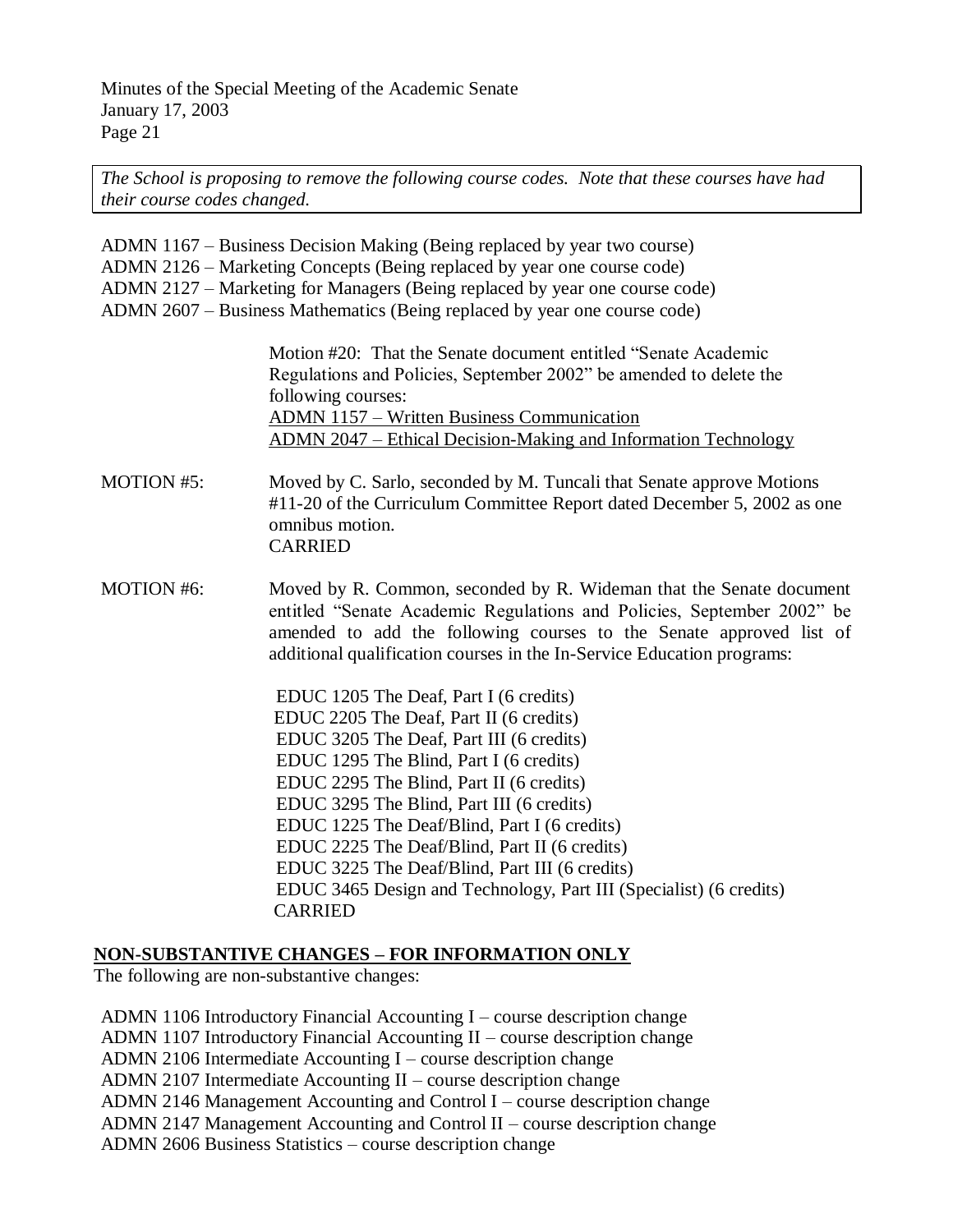ADMN 3127 Accounting Information Systems – course description change ADMN 4607 Business Strategy and Policy II – course description change ADMN 4887 Advanced Management Accounting Topics – course description change ADMN 4927 Advanced Auditing – course description change ECON 1007 Introduction to Economics II – course description change ECON 2016 Intermediate Macroeconomic Theory – course description change ECON 2017 Money, Banking and the Canadian Financial Institutions – course description change ECON 2126 Elementary Statistical Methods for Economists – course description change ECON 3065 Introduction to Economic Development – course description change ENGL 3505 Studies in Chaucer – title change to "Studies in Early Modern Literature" ENGL 4686/7 Honours Seminar I & II – course description changes ENGL 4786/7 Honours Seminar III & IV – course description changes ENGL 4695 Honours Essay – course description change EDUC 1656 The Trainable Retarded Pupil – title change to "Special Education Elective: Students with Developmental Disabilities"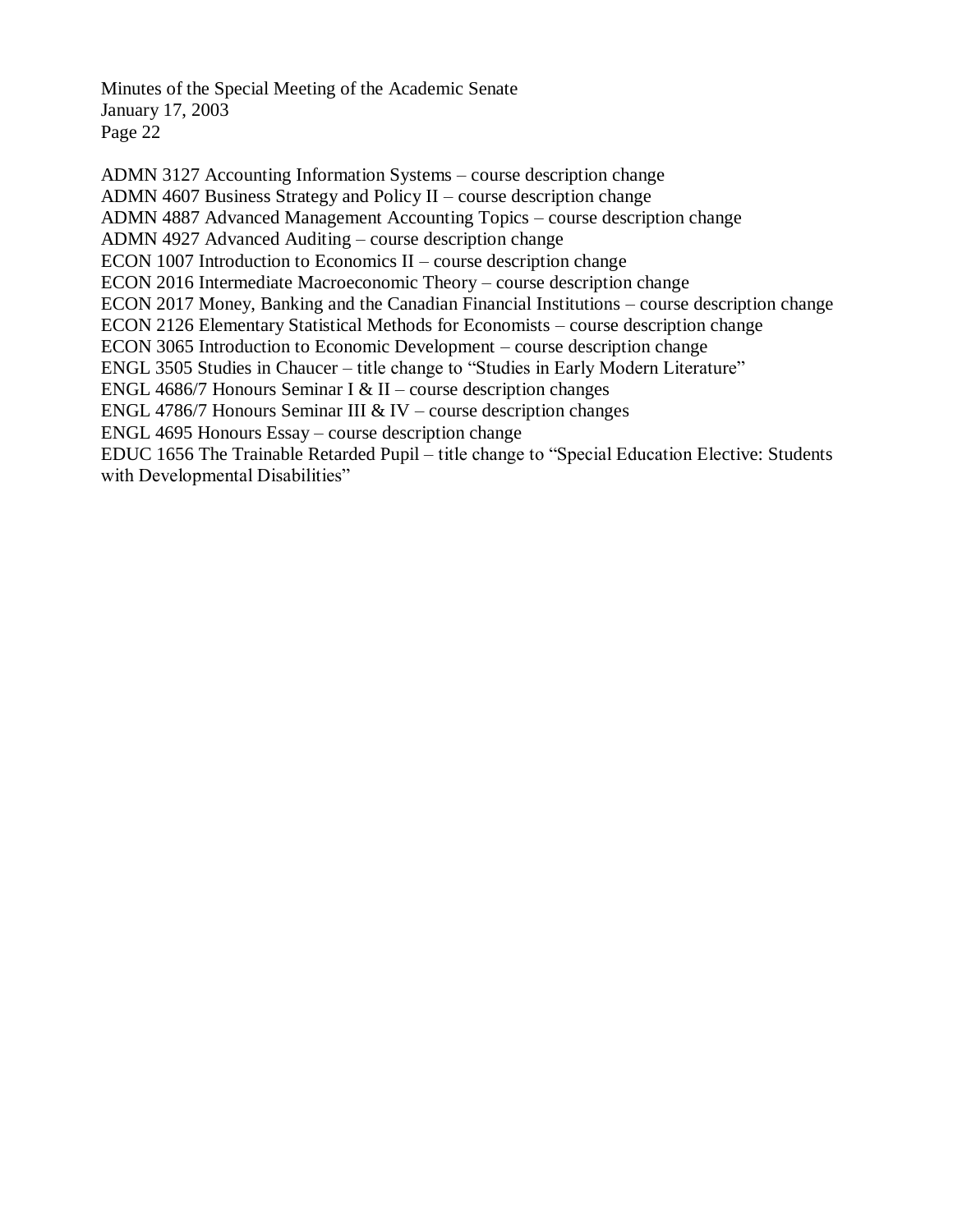## **Rationale:**

*The SBE is proposing to make the following changes to its course. The intent is to update course descriptions to more accurately reflect the class lectures and class content. No changes have been made to course numbers, names or prerequisites. These are not substantial changes.*

## **Rationale Example:**

## **The Old Description for ADMN 1106E Introductory Financial Accounting I**

Prerequisite: No prerequisite.

This introductory course in financial accounting is intended for students with no OAC or CAAT credit (or equivalent) in accounting. (Those having such a credit will not normally be permitted to enrol.)

Hours: Three hours of lecture per week for one term.

Credits: 3.0

The purpose of the course is to develop skills and knowledge necessary for the study of accounting at the university level. Students are introduced to the theoretical foundations of financial accounting and explore the practical tools required for the accumulation and dissemination of financial information for internal and external reporting, planning, control and decision making. Topics include an in-depth study of double-entry bookkeeping systems; preparation of working papers; preparation of financial statements; accounting for merchandising concerns; accounting for cash, receivables, and such other topics deemed appropriate by the instructor, as time permits. *Offered every year.*

# **ADMN 1106E Introductory Financial Accounting I**

Prerequisite: No prerequisite.

This introductory course in financial accounting is intended for students with no OAC, University Level or CAAT credit (or equivalent) in accounting. (Those having such a credit will not normally be permitted to enrol.)

Hours: Three hours of lecture per week for one term.

Credits: 3.0

The purpose of the course is to develop skills and knowledge necessary for the study of accounting at the university level. Students are introduced to the theoretical foundations of financial accounting and explore the practical tools required for the accumulation and dissemination of financial information for internal and external reporting, planning, control and decision-making. Topics include an in-depth study of double-entry bookkeeping systems including adjustments and closing the accounts; preparation of working papers; preparation of financial statements; accounting for merchandising concerns, review of concepts related to internal controls; accounting for cash, receivables, inventories, and such other topics deemed appropriate by the instructor, as time permits. *Offered every year.*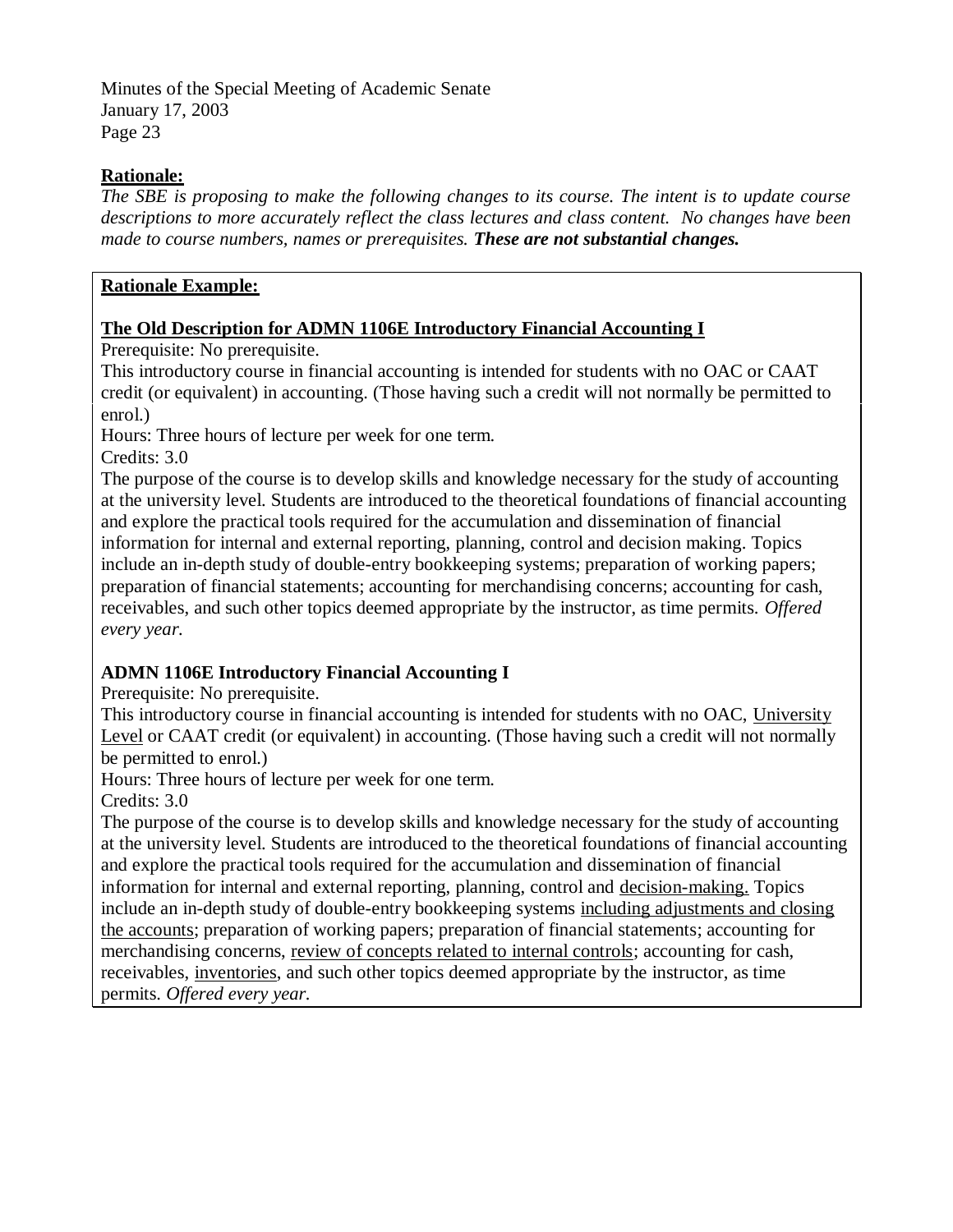# **ADMN 1106E Introductory Financial Accounting I**

Prerequisite: No prerequisite.

This introductory course in financial accounting is intended for students with no OAC, BAT4M (Principles of Financial Accounting) or CAAT credit (or equivalent) in accounting. (Those having such a credit will not normally be permitted to enrol.)

Hours: Three hours of lecture per week for one term.

Credits: 3.0

The purpose of the course is to develop skills and knowledge necessary for the study of accounting at the university level. Students are introduced to the theoretical foundations of financial accounting and explore the practical tools required for the accumulation and dissemination of financial information for internal and external reporting, planning, control and decision-making. Topics include an in-depth study of double-entry bookkeeping systems including adjustments and closing the accounts; preparation of working papers; preparation of financial statements; accounting for merchandising concerns, review of concepts related to internal controls; accounting for cash, receivables, inventories, and such other topics deemed appropriate by the instructor, as time permits. *Offered every year.*

## **ADMN 1107E Introductory Financial Accounting II**

Prerequisite: ADMN 1106E or an OAC, BAT4M (Principles of Financial Accounting) or CAAT credit in accounting (or equivalent)

Hours: Three hours of lecture per week for one term.

Credits: 3.0

This course is designed to introduce and explore the fundamental principles and theoretical concepts of financial accounting and the practical tools utilized in the implementation of this theoretical framework. The student will be introduced to theories and the underlying usefulness of financial statements. The goal is to provide participants with the necessary skills to be able to prepare an analysis of a set of financial statements and be aware of what the issues are and what information should be communicated to the various users. Further, students will gain an appreciation for issues and theories that must be considered in the specialized areas such as revenue recognition, statement of cash flows, inventories, reporting and analyzing tangible and intangible operational assets short and long-term debt, and equity accounts. The nature of the modern business corporation is examined in some detail particularly with a view to understanding the issues related to communicating significant financial information. The student's overall understanding of financial accounting is synthesized through extensive study of the statement of changes in financial position and financial statement analysis. *Offered every year.*

## **ADMN 2106E Intermediate Accounting I**

Prerequisite: ADMN 1107E

Students may not retain credit for both ADMN 2106E and ADMN 2105E.

Hours: Three hours of lecture per week for one term.

Credits: 3.0

This course provides a detailed treatment of the concepts and procedures involved in corporate external reporting. The focus is on asset recognition and measurement. Specific topics include: cash, current receivables, inventory, capital assets and amortization and intangibles. Students will be exposed to current accounting issues through the use of lectures and cases. *Offered every year.*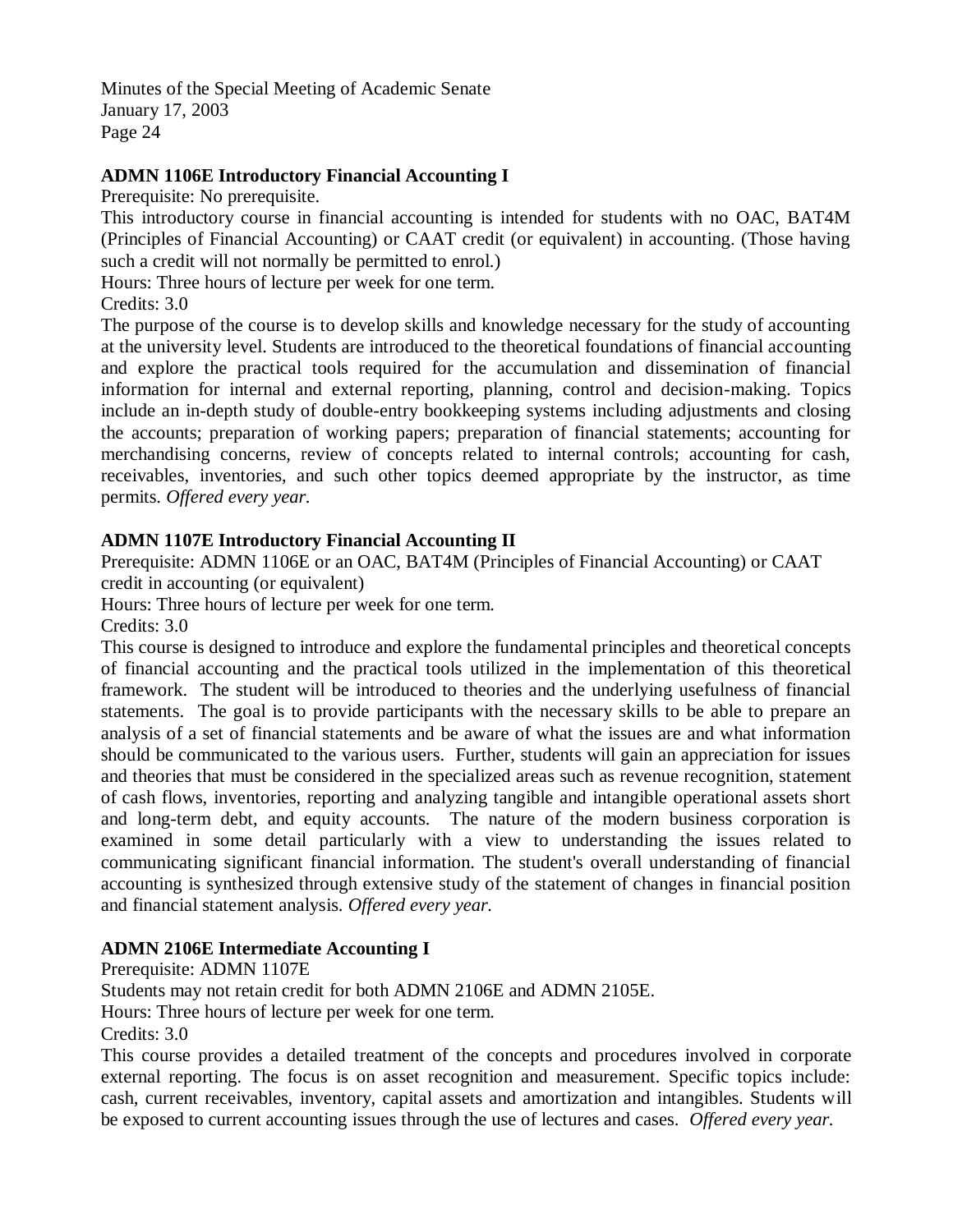# **ADMN 2107E Intermediate Accounting II**

Prerequisite: ADMN 1107E Students may not retain credit for both ADMN 2107E and ADMN 2105E. Hours: Three hours of lecture per week for one term. Credits: 3.0

This course provides a detailed treatment of the concepts and procedures involved in corporate external reporting. The focus of this course is on understanding some of the more complex areas of accounting and their impact on the user. Students are exposed to topics such as pensions, leases and corporate income taxes through lectures and case studies. *Offered every year.*

## **ADMN 2146E Management Accounting and Control I**

Prerequisite: ADMN 1107E

Hours: Three hours of lecture per week for one term.

Credits: 3.0

This course introduces students to the uses and limitations of accounting information for management decision-making. Introduction to cost concepts and classification, activity based costing, product costing, overhead cost analysis, standards costs, variance analysis, contribution accounting, responsibility accounting and other related topics as time permits. *Offered every year.*

## **ADMN 2147E Management Accounting and Control II**

Prerequisite: ADMN 2146E

Hours: Three hours of lecture per week for one term.

Credits: 3.0

This course will explore the uses, limitations and methods of accounting information used in decision-making. Some topics introduced in ADMN2146 will be explored in more detail as the basis for additional management concepts. Topics include joint costs, cost allocation, transfer pricing, decentralization and segment reporting, performance measurement, relevant costing, financial statement analysis, flexible budgeting and advanced capital budgeting techniques. *Offered every year.*

## **ADMN 2606E Business Statistics**

Prerequisite: None

Hours: Two hours of lecture and one hour of laboratory work per week for one term.

Credits: 3.0

The course examines some basic statistical theories, concepts, methods and techniques, and their application in business. Topics include measures of central tendency and dispersion, probability theory, probability distributions, sampling, sampling distribution, estimation, hypothesis testing, correlation, and regression. The course also incorporates the use of a popular software program to generate statistical information for analysis and interpretation.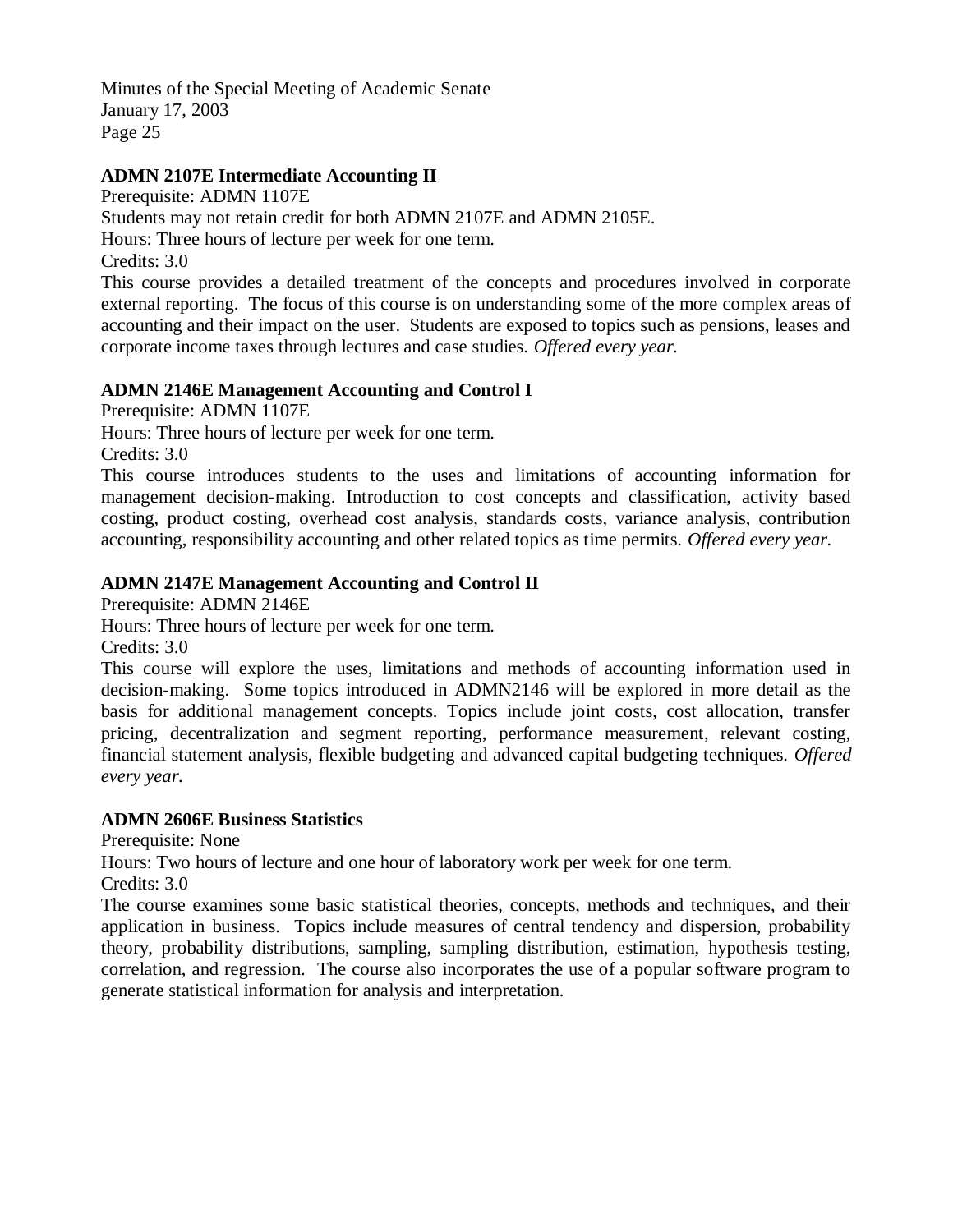## **ADMN 3127E Accounting Information Systems**

Prerequisite: ADMN 1107E

Hours: One and a half hours of lecture and one and a half hours of laboratory work per week for one term.

Credits: 3.0

This course will introduce the student to computerized accounting information systems and their role within modern profit and not-for-profit organizations. The course will focus on evaluating and using systems and software to provide the accounting and management information required by the various users. Theory will cover such topics as defining an accounting information system, current technology, documenting an information system, general controls over systems, and computer crime and ethics. The student will have significant hands-on experience with using a computerized accounting system and will also be expected to evaluate and research others during the course. *Offered every year.*

## **ADMN 4607E Business Strategy and Policy II**

Prerequisite: ADMN 4606E

Hours: Three hours of lecture per week for one term.

Credits: 3.0

This course emphasizes strategy implementation as opposed to strategy formulation. Using techniques introduced in Business Strategy and Policy I, company wide objectives are established leading to the planning and implementation of departmental policies and activities. The challenges associated with implementing and consolidating firm-wide changes in direction and changes in departmental activities are explored from a variety of perspectives. Classes and assignments will feature group discussion, case studies and the submission of a major report. This course may be team-taught by faculty members in the School of Business and Economics. *Offered every year.*

## **ADMN 4887E Advanced Management Accounting Topics**

Prerequisite: ADMN 2147E

Hours: Three hours of lecture per week for one term.

Credits: 3.0

This course covers advanced topics in management accounting and explores the application of advanced management accounting techniques and analysis to the successful management of business enterprises. Topics include management decision-making for planning, control, and performance evaluation.

## **ADMN 4927E Advanced Auditing**

Prerequisite: ADMN 2106E and ADMN 2107E

Hours: Three hours of lecture per week for one term.

Credits: 3.0

This course is designed to provide the student with an understanding of advanced and current issues facing the auditing profession. Specific topics include: The completion of the audit process, professional codes of conduct, audit or pension plans, environmental auditing and the audit of small businesses. Students will be exposed to audit planning software where appropriate.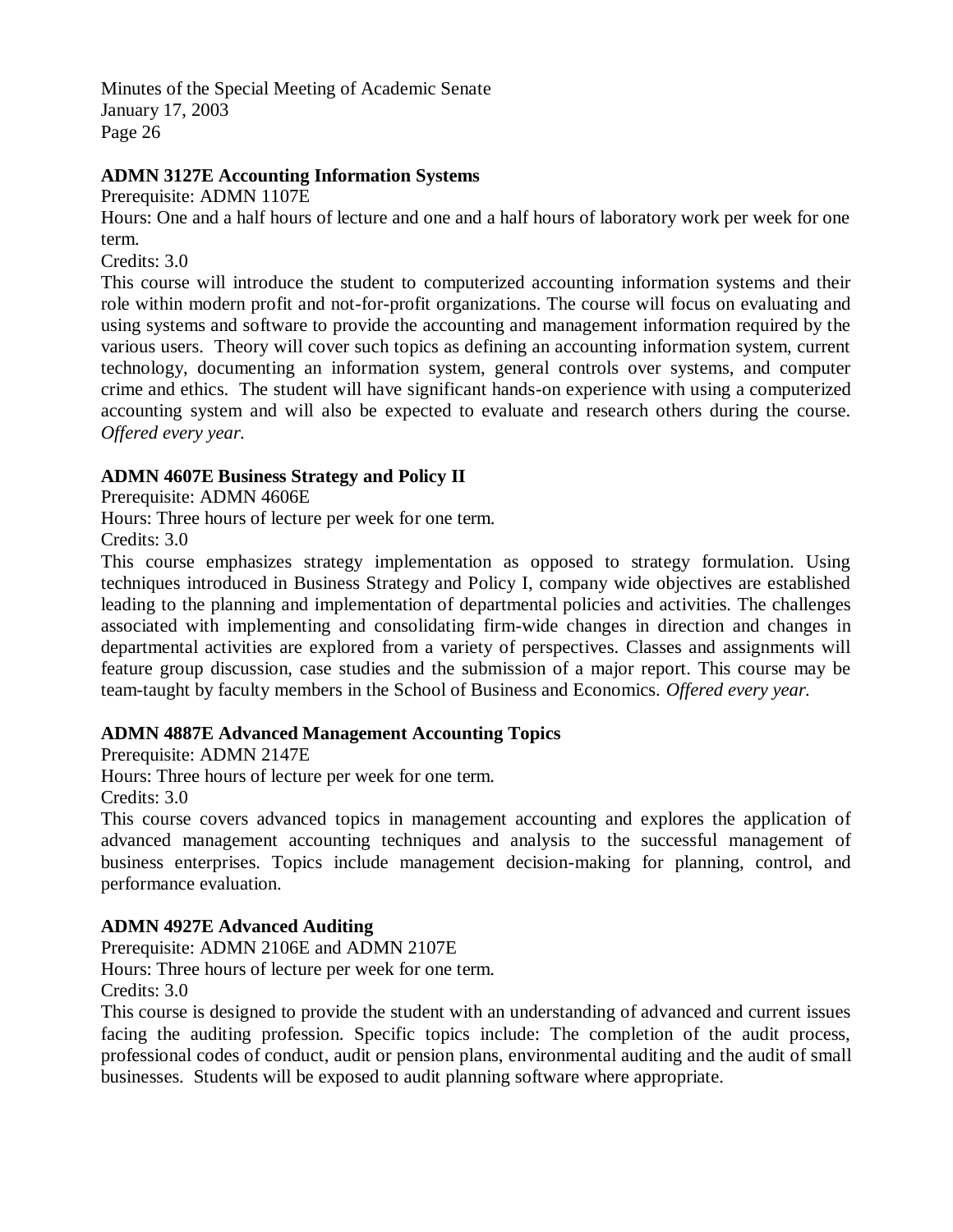## **ECON 1007E Introduction to Economics II**

Prerequisite: None Hours: Three hours of lecture per week for one term. Credits: 3.0

The course examines the principles and methods of modern macroeconomics. Elementary macroeconomic topics including methodology of economic analysis, the overview of the price system, macroeconomic aggregates and their determination, simple equilibrium macroeconomic models, business cycles, fiscal and monetary policies, money and banking, inflation, unemployment, exchange rates, and balance of payments, are covered in the course.

## **ECON 2016E Intermediate Macroeconomic Theory**

Prerequisite: ECON 1007E

Hours: Three hours of lecture per week for one term.

Credits: 3.0

The course examines the structure and performance of the Canadian economy. Topics include the market for goods and services, the money market, fiscal and monetary policies, balance of payments, exchange rate, analysis of internal and external equilibria, aggregate demand, aggregate supply, determination of general price level, and the determination of national income, in closed and open economies. Keynesian and Classical models are studied.

# **ECON 2017E Money, Banking and the Canadian Financial Institutions**

Prerequisite: ECON 1006E and ECON 1007E

The course examines theories in economics and finance and their application in the Canadian Financial System. It also looks at basic theories in monetary economics and international finance and the impact of domestic and foreign monetary policies on the Canadian economy. Topics include Canadian financial institutions, financial intermediaries, financial instruments, interest rates, money demand, money supply, financial asset pricing, risk management, exchange rate, balance of payments, central banking and monetary policy, and international financial institutions.

## **ECON 2126E Elementary Statistical Methods for Economists**

Prerequisite: No prerequisite.

The course examines some basic statistical theories, concepts, methods and techniques, and their application in economics. Topics include measures of central tendency and dispersion, probability theory, probability distributions, sampling, sampling distribution, estimation, hypothesis testing, correlation, and regression. The course also incorporates the use of a popular software package to generate statistical information for analysis and interpretation.

### **ECON 3065E Introduction to Economic Development**  *Prerequisite: ECON 1006E and ECON 1007E*

The course examines social and economic theories of economic growth and development in the context of developing countries. Topics include development and growth theories, lessons from economic history, barriers to economic growth and development, income and wealth distribution, poverty, population growth, rural-urban migration, education, role of agriculture in economic development, foreign aid, international trade, multi-national corporations, multi-lateral financial institutions, and foreign debt. The cause also looks at strategies and policies to promote economic growth and development in developing countries.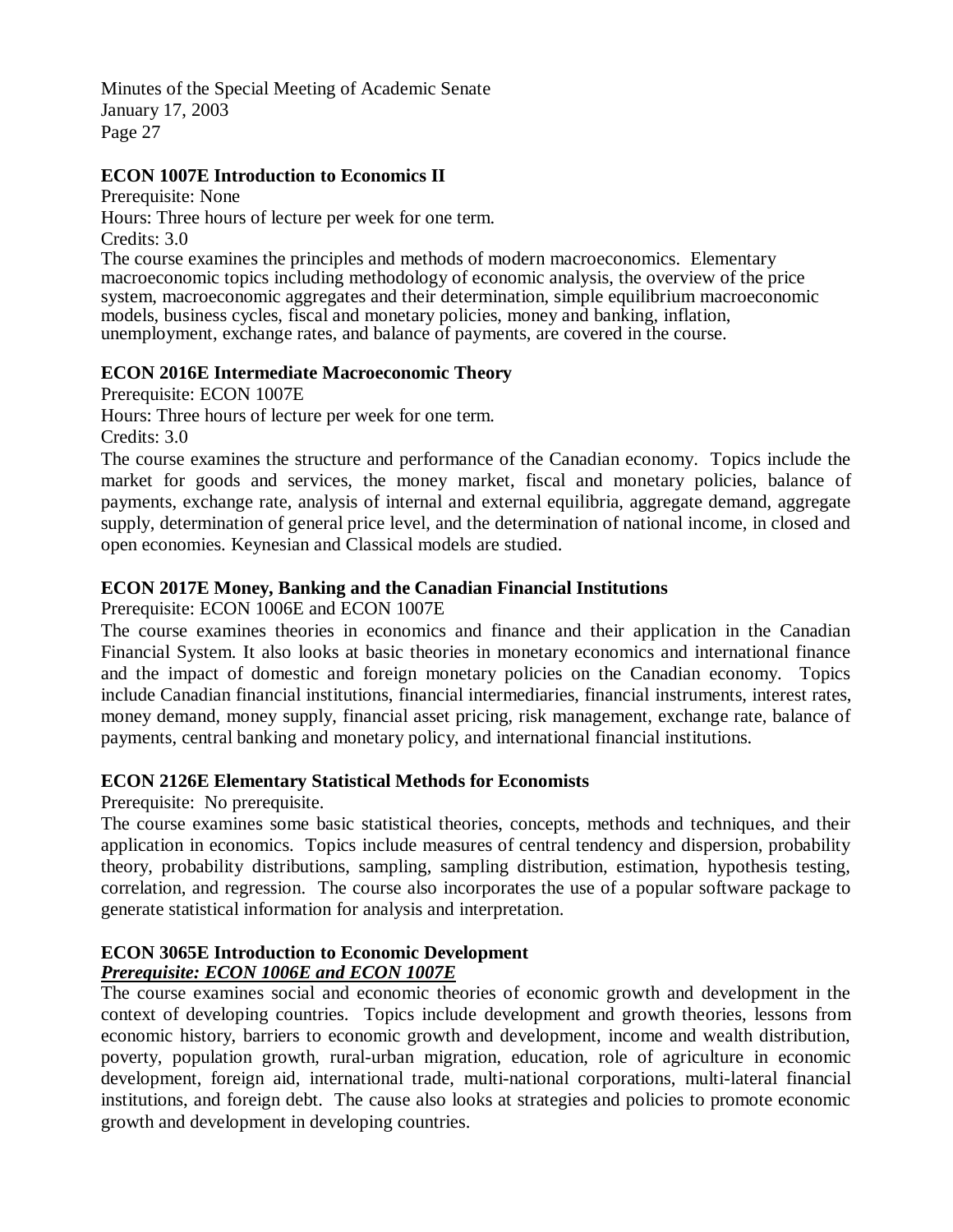## **ENGL 3505**

Change in title, from "Studies in Chaucer" to "Studies in Medieval Literature" (to make the title congruent with other English Studies period courses, such as "Studies in Early Modern Literature"). No change in course description required.

### **ENGL 4686/7 and ENGL 4786/7**

Change in course description, to describe the actual content of these courses more accurately, as follows:

Honours Seminars provide senior English majors with the opportunity to develop advanced research, presentation, and writing skills in a specialized field of study. Course content varies from year to year according to the instructor's research interest and expertise.

### **ENGL 4695E Honours Essay**

Change in course description, to indicate how the course is to be credited in the groupings, as follows:

This course is a literary research project, a supervised essay of some 10,000 words. Depending on the topic, this honours essay may be credited toward Group 1, 2, or 3, as approved by the Department.

### **EDUC 1656**

The faculty advisors for Special Education Additional Qualification courses, the In-Service Education committee, and the Associate Dean of Education have recommended and approved the following name change for EDUC 1656 to *Special Education Elective: Students with Developmental Disabilities*. The former course name, *The Trainable Retarded Pupil*, is considered outdated and no longer appropriate. The new name is more in-line with current Ministry of Education categories and definitions of exceptionalities. Until O.Reg. 184/97 is changed to reflect the current terminology, however, this course will continue to appear on students' Certificates of Qualification as TTR.

Admissions, Promotions and Petitions Committee

- MOTION #7: Moved by R. Bergquist, seconded by D. Lawrence that the Report of the Admissions, Promotions and Petitions Committee dated December 6, 2002 be received. CARRIED
- MOTION #8: Moved by R. Bergquist, seconded by D. Lawrence that Senate approve the following policy with regard to Nipissing students who participate in an exchange: that, a) Nipissing will grant a full complement of 30 credits for a full-time year (or 15 credits for one full-time semester) in an exchange program, and b) Nipissing will approve the student's application for graduation when, after returning, the student completes all possible discipline specific requirements in the time required to complete the total number of credits for that degree. CARRIED